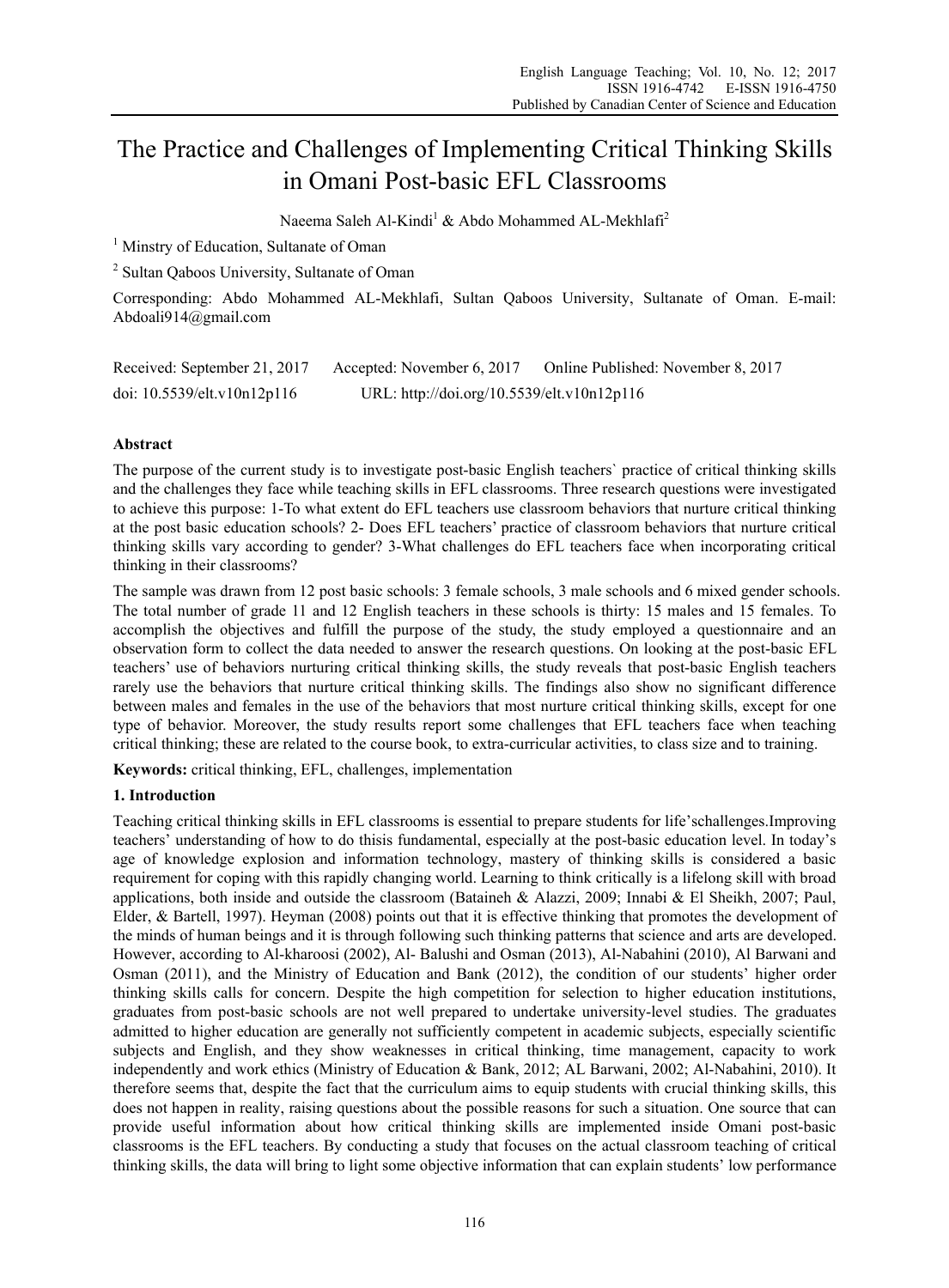in critical thinking skills. As far as is known and based on the literature, no Omani study has previously been done on how critical thinking skills are taught inside English classrooms in post-basic education schools.

### *1.1 Reseach Studies Related to Critical Thinking Instruction and Students' Collaborative Work*

Critical thinking skills can be developed through investment in a number of classroom activities that promote collaborative work between students. The effect of such work on the enhancement of critical thinking skills in the classroom is highly recommended by several studies.

Wass and Harland (2011), for example, examined students' experiences of learning to think critically. This study lasted for three years and had a population of twenty-six undergraduates studying zoology at the University of Otago, New Zealand. The study tested the assumption that critical thinking skills did not develop in isolation but involved the interaction between a group of learners. The study used Vygotsky's developmental model of the Zone of Proximal Development (ZPD) as a theoretical background to help understand the students' experiences. Vygotsky suggested that the social interactions between people have the potential to transform the way human beings think. He claimed that, instead of focusing upon what a learner could already achieve, the teacher ought to concentrate on learners' skills in co-operative activities. Vygotsky's ZPD highlights the role of peers' assistance in the development of thinking skills. Wass and Harland (2011) reported that the first year of instruction at the college focused on the acquisition of factual knowledge, resulting in very little improvement in students' critical thinking. In this study, students were encouraged to rely on each other for support. In the following two years of the study, students were scaffolded for critical thinking through being encouraged to work collaboratively in research projects, so that they gradually changed their views about the nature of knowledge. Conversation with lecturers and peers gave students verbal scaffolding which helped them to extend their ZPD for critical thinking. Gradually, they started to accept responsibility for their own and their peers' learning. The study revealed that the research projects that required the students to work in teams facilitated the development of students' evaluative judgement, necessary for critical thinking. In addition, it revealed that the level of confidence students gained as a result of peer questioning facilitated the development of their critical thinking skills.

In Anderson's (2011) study, a teaching program was reported in which critical thinking skills were taught. The main aim of the study was to develop, use and evaluate a program for teaching vocational-education students the skill of justification. Instruction was based on modelling and peer-based critiquing activities in order to get students' project work done. The sample included eighty-four students from the College of Education who were given ten sessions of teaching intervention which coincided with their additional assessed integrative project work. Students learned to critique imaginary examples of project outlines and plans using peer-based exercises and later used peer work to critique each other's proposed projects. An analysis of students' dialogues with each other indicated that they had learned the importance of justifying arguments. In addition, the content analysis of students' written work indicated that they had become involved in justification of their arguments to a significantly greater degree than the students in control groups. Several main variables in the dialogues correlated positively with the justification skills shown in their written work, indicating that the dialogue had an effect on their writing.

#### *1.2 Purpose of the Study*

The study aims to focus on the practice of critical thinking skills in teaching English as a foreign language post-basic education schools in Oman and the challenges teachers encounter when implementing them

#### *1.3 Research Questions*

This study will seek to answer the following research questions:

1) To what extent do EFL teachers use classroom behavior that nurtures critical thinking in post-basic education schools?

2) Does EFL teachers' practice of classroom behavior that nurtures critical thinking skills vary according to gender?

3) What challenges do EFL teachers face when incorporating critical thinking strategies in their classrooms?

#### *1.4 Definitions of Key Terms*

Critical thinking: This is defined as the practice of higher order cognitive skills that are classified under the three higher domains of Blooms' Taxonomy. These domains are analysis, synthesis and evaluation (Bloom, 1956; Ennis, 1989; Halpern, 1996).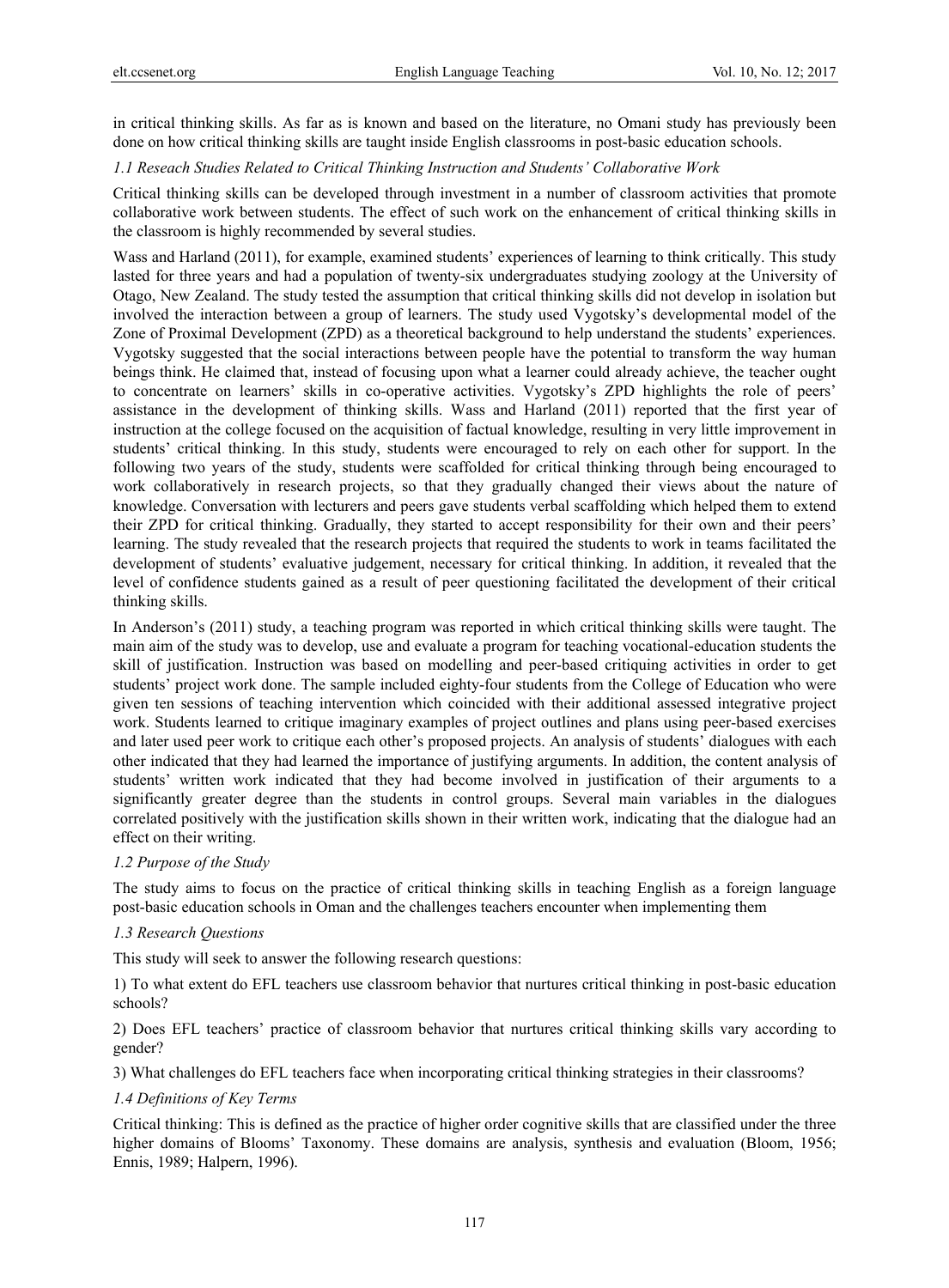Behavior that nurtures critical thinking: This includes behavior that invites and enhances critical thinking skills inside the classroom. Inviting behavior includes teachers' questioning skills at the analysis, synthesis and evaluation levels of Bloom's Taxonomy. Enhancing behavior includes the behavior that is suggested by Costa (2001) to enhance critical thinking skills. This behavior is classified under three categories: structuring the classroom for thinking, teacher response behavior and modeling behavior (To learn more about these categories, see Appendix).

Post-basic teachers: This includes all the teachers teaching Grade 11 and 12 students

#### **2. Method**

#### *2.1 The Sample*

The sample of the study consists twelve schools: three female-only, three male-only and six mixed-gender schools. The number of classes observed was 62 classes and all the thirty English language teachers of post basic classes (grades 11 and 12) in these schools.

#### *2.2 Instruments*

The researcher used a classroom observation form regarding elements of EFL teachers' behavior that invite and enhance students' critical thinking and a questionnaire for eliciting the challenges teachers face in implementing critical thinking skills. The study adapted Alwhaibi's (2012) observation form and was checked for validity and reliability.

#### *2.3 Establishing the Validity and the Reliability of the Observation Form*

The observation form was checked for validity and reliability. It was validated by a panel of area experts and practitioners. With regard toreliability, before conducting the classroom observations, the researcher, two English supervisors and a senior English teacher conducted three trial observations which were followed by detailed discussion in order to clear up any ambiguous items in the observation form and to familiarize the other raters with the observation context. The researcher and the other raters attended three classes. The aim behind this was to establish the inter-rater reliability of the observation form. The observers sat through the same lessons at the same time and all used the observation form that had been developed for the study. The reliability coefficient of the observers was  $(r = 0.75)$ .

#### *2.4 Administration of the Observation Form*

In the study, the classroom observations were conducted in the second semester of the academic year 2014-2015. Thirty teachers of Grades 11and 12 were observed teaching English in their classrooms using the "Engage with me" course books. Each teacher was observed three times, with each lesson lasting forty minutes. The average of the three observations was calculated and used to compare the means of frequencies of each item in the observation form.

The study used the tally-based observation form to determine the frequency of teacher behavior to either invite or enhance critical thinking in the classroom. The researcher then calculated the mean of the frequency of each behavior, which was interpreted based on a cutoff-point scale that was developed following previous studies in the field of critical thinking instruction (Alwhaibi, 2012; Al-kharoosi, 2002). The mean of each behavior was compared to a cutoff-point equal to (3), indicating that (3) represents an average use of the behavior. If the mean of the behavior was below three, it indicates that the use of the behavior is below average. If the mean of the behavior was above three, it indicates that the use of the behavior is above average

#### *2.5 The Challenges Questionnaire*

The reliability of the questionnaire was established by pilot-testing it on a random sample of twenty teachers who were not involved in the study. Twenty copies of the questionnaire were distributed to the English teachers, ten male and ten female, in order to establish the internal consistency reliability coefficient, which was computed using SPSS software. The internal consistency reliability coefficient for the items of the (Cronbach's alpha  $= 0.89$ .

#### **3. Results and Discussion**

*3.1 EFL Teachers' Use of Classroom Behavior that Nurtures Critical Thinking Skills at the Post -basic Education Schools* 

*Question 1: To what extent do EFL teachers use classroom behavior that nurtures critical thinking behavior at the post-basic education schools?*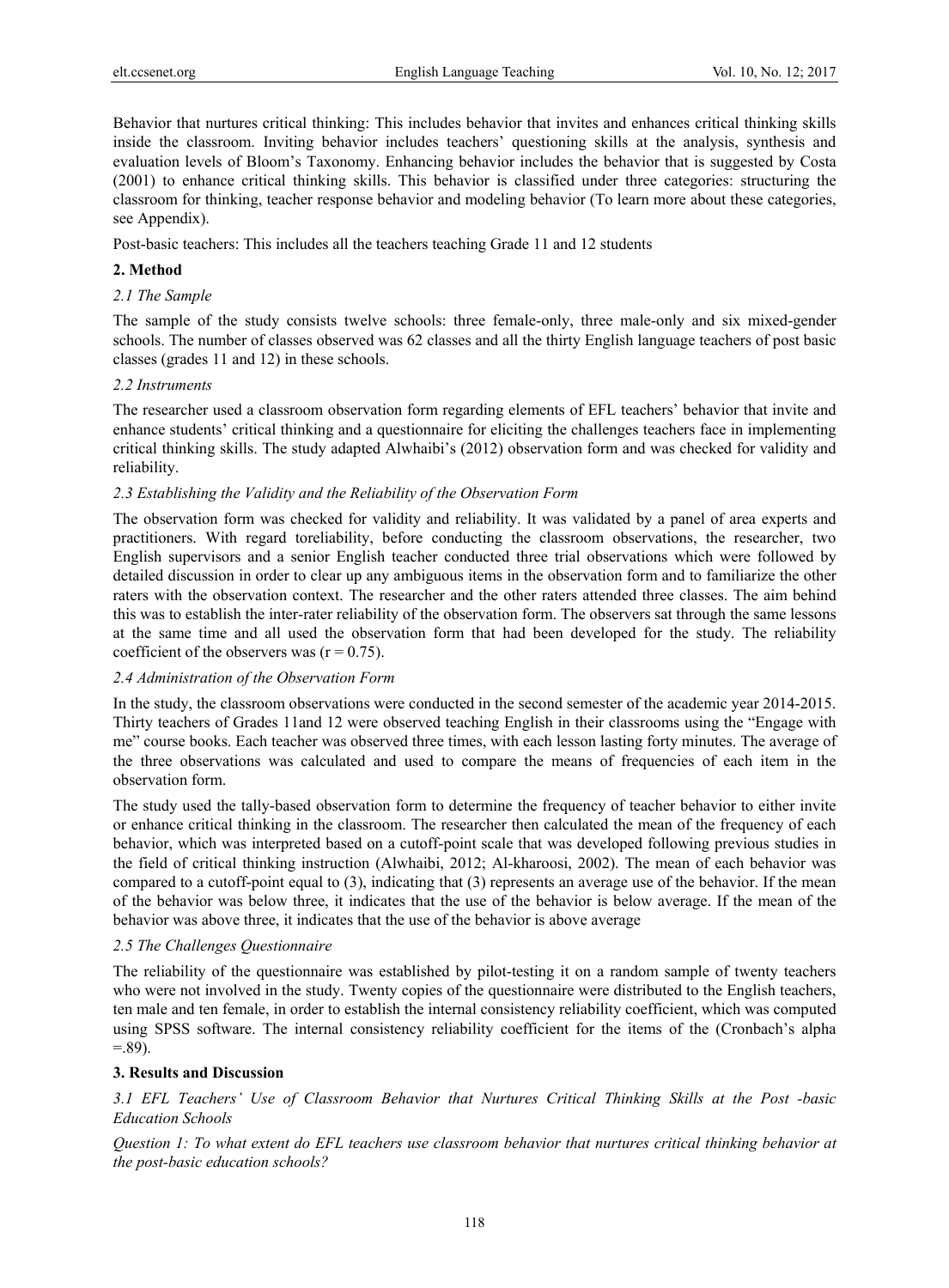The study used a classroom observation form to collect the information necessary to answer the third research question. The form was used to record how often the teachers practiced classroom behaviors that invited and enhanced the students' critical thinking skills. Counting the tallies recorded for each item in the observation form enabled the study to figure out to what extent English teachers managed to use classroom behavior that nurtures (invites and enhances) critical thinking skills. The observation form consisted of two parts: behavior that helps invite critical thinking skills and behavior that enhances critical thinking skills inside the classroom.

The mean frequency of each type of behavior is compared to a cutoff-point equal to (3), indicating that (3) represents an average use of the behavior. If the mean of frequency is below 3, it indicates that the use of the behavior is below average. If the mean frequency is above 3, the use of the behavior is above average

| Table 1. Grand means and standard deviations (SD) of teachers' behaviors inviting critical thinking |  |
|-----------------------------------------------------------------------------------------------------|--|
|-----------------------------------------------------------------------------------------------------|--|

|    | Dimension                               | Mean |     |
|----|-----------------------------------------|------|-----|
|    | Teachers' Behaviors inviting analysis   | 1.20 |     |
| 2. | Teachers' Behaviors inviting evaluation | .45  | .36 |
| 3. | Teachers' Behaviors inviting synthesis  | .14  | .27 |
|    | Overall Mean                            | .60  | .29 |

Mean equal to 3 is average, mean below 3 is below average, and mean above 3 is above average.

Teachers' behavior that invites critical thinking skills includes the asking of questions that challenge the students to think at the three higher order domains of Bloom's Taxonomy, analysis, synthesis and evaluation. Table 4 shows the teachers' practice through questions at these three domains, and reveals that their use of this behavior is below average (mean = .60). The table also shows that most of the questions the teachers ask in the classroom to invite critical thinking skills fall under the analysis domain, with a mean of (1.20), indicating that even the use of behaviors inviting analytical thinking is below average. Questions linked to the evaluation domain have a mean equal to (.45); showing that the use of behavior that invites students' evaluative thinking also falls below average. The lowest mean is for behaviors that invite thinking at the synthesis level, with a mean of (.14), again indicating that the use of this behavior is below average.

| Table 2. Means and standard deviations of teachers' behaviors inviting critical thinking |  |
|------------------------------------------------------------------------------------------|--|
|------------------------------------------------------------------------------------------|--|

|            |                    | <b>Statements</b>                                                                              | Mean SD  |     |
|------------|--------------------|------------------------------------------------------------------------------------------------|----------|-----|
|            | 1.                 | Seeking evidence for stated claims by asking students to clarify and justify their responses   | 2.1      | .36 |
|            | 2.                 | Requires students to recognize inference                                                       | 1.20     | .48 |
| Analysis   | 3.                 | Requires students to distinguish between relevant and irrelevant evidence                      | 1.20     | .48 |
|            | 4.                 | Asks students to recognize insufficient evidence                                               | .13      | .43 |
|            | 5.                 | Asks students to distinguish between facts and opinions                                        | 1.40 .56 |     |
|            |                    | Grand Mean                                                                                     | 1.20     | .37 |
|            | 1.                 | requires students to transfer/ relate cognitive input/ skills to everyday life/ social context | .50      | .57 |
| Evaluation | 2.                 | requires students to reflect on their thought process and work orally and in writing           | .43      | .57 |
|            | 3.                 | Asks students to judge accuracy, adequacy, clarity, credibility, validity, worth, etc.         | .43      | .50 |
|            |                    | Grand Mean                                                                                     | .45      | .36 |
|            | 1.                 | Asks students to apply past knowledge to new situations (create something new)                 | .23      | .43 |
|            | 2.                 | Invites students to think hypothetically and creatively                                        | .07      | .25 |
| Synthesis  | 3.                 | Asks students to formulate designs, conclusions, stories, assumptions, etc.                    | .13      | .35 |
|            | Grand Mean<br>0.14 |                                                                                                |          |     |
|            |                    | Overall Grand Mean                                                                             | .60      | .29 |

Mean equal to 3 is average, mean below 3 is below average, and mean above 3 is above average.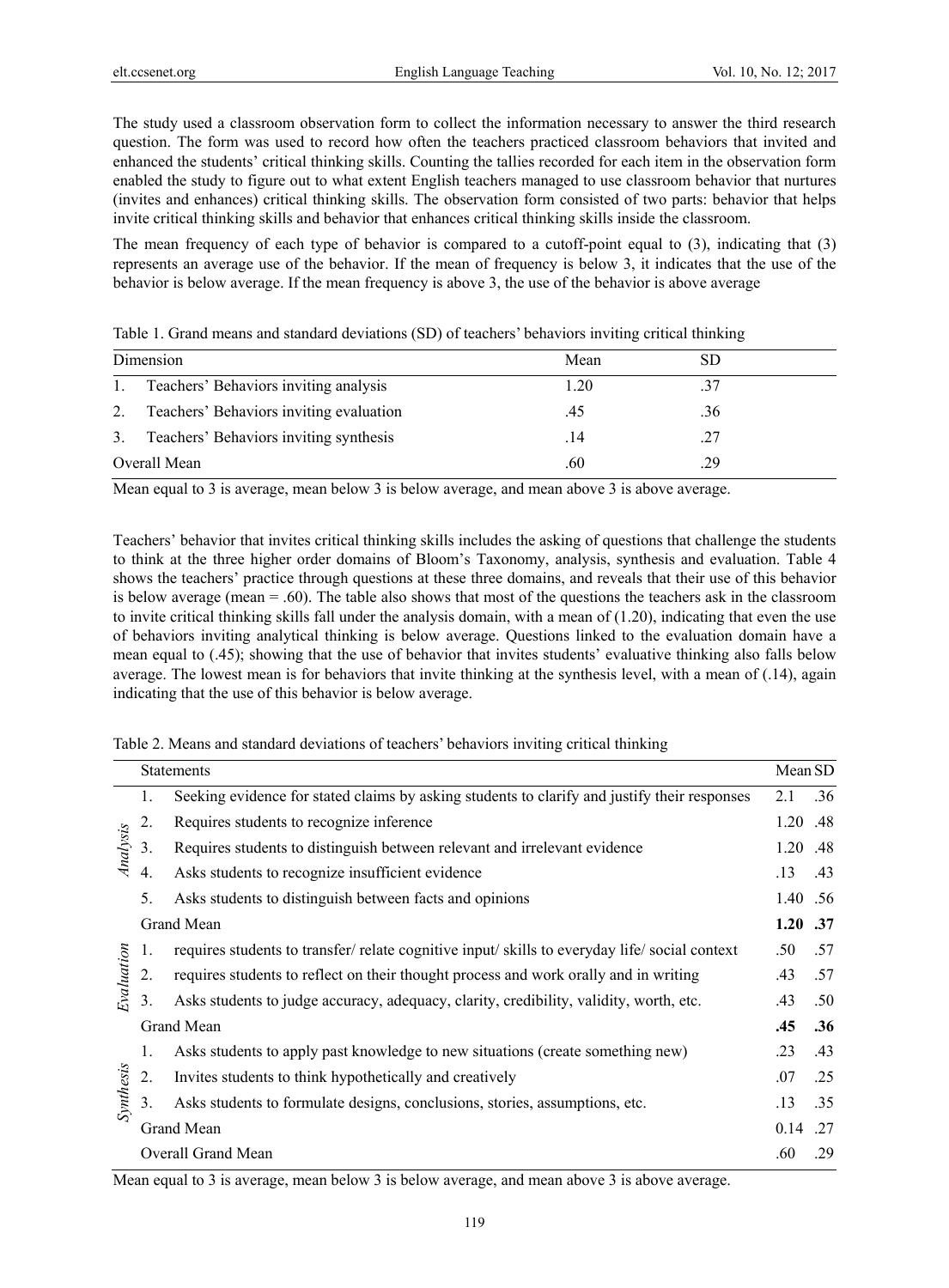Table 2 shows the statements that represent the behaviors inviting critical thinking skills under the three domains: analysis, synthesis and evaluation. The results presented in the table reveal that the teachers' questioning that invites critical thinking skills is of a low mean frequency, with means that range between (2.1) and (0.07). The four types of behavior used most by the teachers falls under the analysis domain, with a mean ranging between (2.1 and 1.2). According to classroom observations, the teacher's questioning, with a mean of (2.1), making it the one most frequently used by the English teachers, is focused on seeking evidence for stated claims, where teachers ask students to clarify and justify their responses. Teachers' behavior that involved the students distinguishing between facts and opinions is the second most frequently used, with a mean of (1.40). The third most frequently used questioning is that requiring students to recognize inference and to distinguish between relevant and irrelevant evidence (mean = 1.2).

The table also shows that the teachers' least used behaviors fall under the evaluation and synthesis domains, with a mean below (0.5), indicating that the use of this behavior is below average. This indicates that the teachers rarely require their students to transfer or relate cognitive input or skills to their everyday life and social context, reflect on their thought processes or work, orally or in writing; students are also rarely required to judge accuracy, adequacy, clarity, credibility, validity or worth. In addition, the teachers rarely required their students to apply past knowledge to new situations (create something new), think hypothetically and creatively or formulate designs, conclusions, stories, assumptions, and the like.

These results are in line with the findings of Al-kharoosi (2002), Al- Balushi and Osman (2013), Al-Nabahini (2010), Thurman (2009), Beyer (2001), Fisher (2007) Tan (2007), Hussin (2006), Shen and Yodkhumlue (2011) and Godfrey (2001). According to Tan (2007), Hussin (2006), Shen and Yodkhumlue (2011) and Godfrey (2001), insufficient higher-order thinking instruction limits the development of students' higher order thinking. The results in these studies also imply that the limited use of high order cognitive questions by teachers may limit the development of students' critical thinking.

|    | Dimension                                       | Mean | SD  |  |
|----|-------------------------------------------------|------|-----|--|
| 1. | Structuring the classroom for critical thinking |      | .37 |  |
| 2. | <b>Teacher Response Behaviors</b>               | 1.8  | .31 |  |
| 3. | Modeling                                        | .50  | .29 |  |
|    | Overall Mean                                    | 1 32 | .29 |  |

Table 3. Grand means and standard deviations of teachers' behaviors enhancing critical thinking

Mean equal to 3 is average, mean below 3 is below average, and mean above 3 is above average.

Teachers' behaviors that enhance critical thinking skills are classified under three dimensions, behavior focusing on structuring the classroom for thinking, behavior responding to students' thinking and behavior modeling critical thinking (Costa, 2001). Table 6 shows the teachers' practice of the behaviors in these three dimensions. It reveals that overall the teachers' use of behaviors that enhance critical thinking skills are all below average (mean = 1.32). The most used enhancing behavior falls under the dimensions of 'teacher response behavior', with a mean of (1.8), followed by behaviors focusing on structuring the classroom for thinking, with a mean of (1.7), and, finally, modeling behavior with a mean of (.50). This means that grade 11 and 12 teachers make insufficient use of the behavior that should enhance their students' critical thinking skills inside the classroom. These findings are in line with those of Al-kharoosi (2002), Al- Balushi & Osman (2013), Al-Nabahini (2010), Fisher (2007) Tan (2007), Hussin (2006), Shen and Yodkhumlue (2011) and Godfrey (2001).all of whom also note that lack of instruction in critical thinking limits the development of students' critical thinking.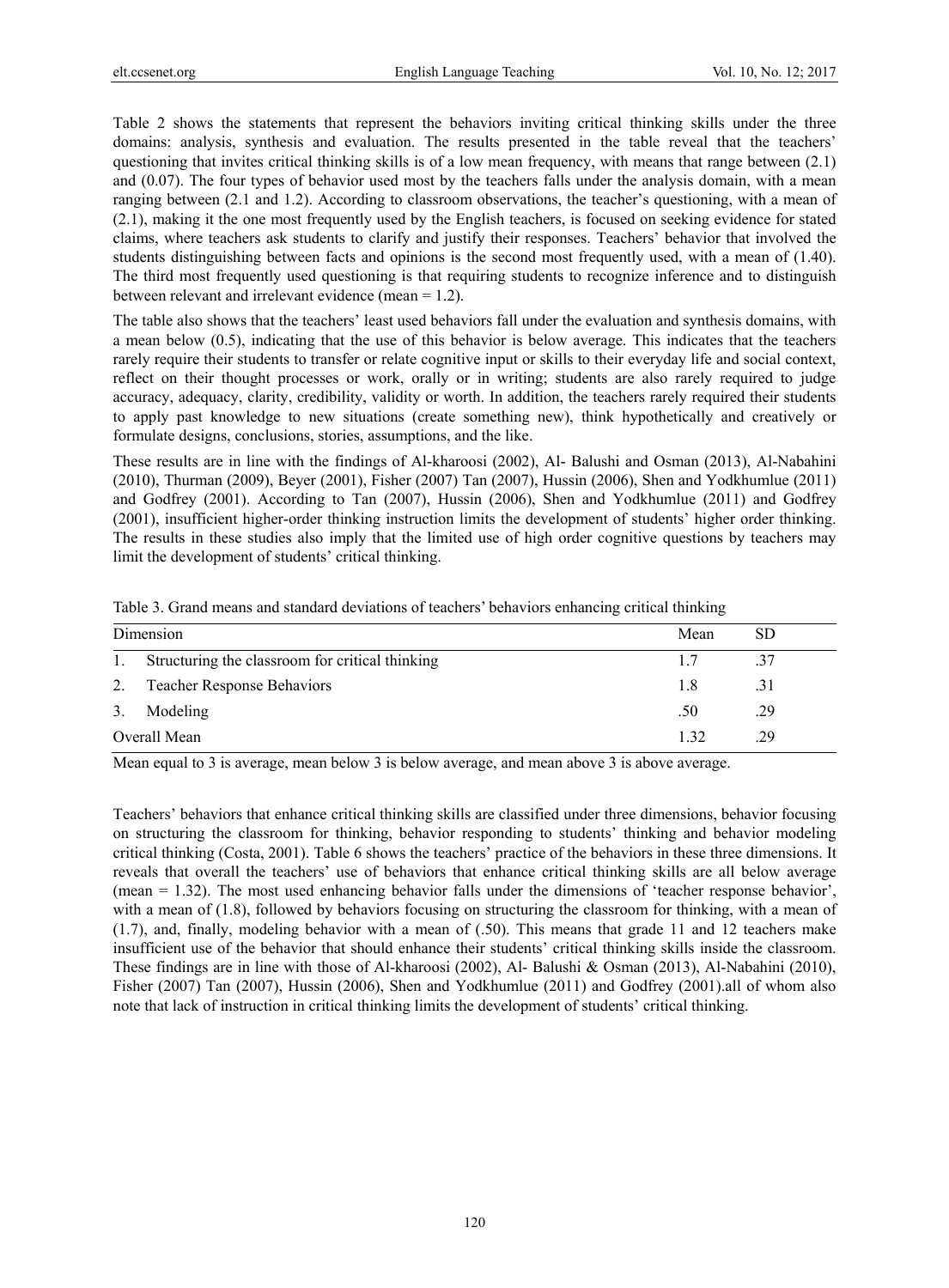| Table 4. Means and standard deviations of teachers' behavior that enhances students' critical thinking |  |  |
|--------------------------------------------------------------------------------------------------------|--|--|
|--------------------------------------------------------------------------------------------------------|--|--|

|                                                    |                  | <b>Statements</b>                                                                                                                       | MeanSD   |     |
|----------------------------------------------------|------------------|-----------------------------------------------------------------------------------------------------------------------------------------|----------|-----|
|                                                    | 1.               | Encourages students' interaction and cooperation to solve a problem or complete a task                                                  | 2.00 .45 |     |
|                                                    | 2.               | Encourages students to ask each other thought provoking questions.                                                                      | 1.90 .66 |     |
|                                                    | 3.               | Uses different class groupings for different activities to solve a problem or complete a task                                           | 1.90 .66 |     |
| Structuring the classroom<br>for critical thinking | $\overline{4}$ . | Uses a variety of visual media (e.g., charts, chalkboard, maps, pictures, gestures) to develop 2.10 .37<br>cognitive strategies         |          |     |
|                                                    | 5.               | Encourages students to answer each other's questions                                                                                    | 2.10 .37 |     |
|                                                    | 6.               | Displays creative works of students around the room                                                                                     | .23      | .43 |
|                                                    |                  | Grand Mean                                                                                                                              | 1.7      | .37 |
|                                                    | $\mathbf{1}$     | Allows wait time (at least 10 seconds) for students' answers/Reponses before restating or $2.10$<br>redirecting the question            |          | .37 |
|                                                    | 2.               | Allows time to consider/think about alternatives/points of view                                                                         | 2.10 .37 |     |
|                                                    | 3.               | Reinforces students for responding to open-ended questions                                                                              | 2.10 .37 |     |
|                                                    | 4.               | Encourages incorrect student responses with supportive comments/behavior                                                                | 2.10 .37 |     |
| Teacher Response Behaviors                         | 5.               | Accepts students' responses (reflections, opinions, thoughts, etc.) without judgment to $2.80$ .48<br>encourage exploring possibilities |          |     |
|                                                    | 6.               | Requires students to expand on answers.                                                                                                 | 1.20 .48 |     |
|                                                    | 7.               | Encourages more than one student to give points of view / solutions/evidence                                                            | .23      | .43 |
|                                                    |                  | <b>Grand Mean</b>                                                                                                                       | 1.8      | .31 |
|                                                    | 1.               | Uses cognitive languages (e.g., compare, analyze, classify, predict, create)                                                            | .23      | .43 |
| Modeling                                           | 2.               | Shows enthusiasm for challenges and complex tasks requiring higher order thinking skills                                                | .10      | .25 |
|                                                    | 3.               | Uses clear/real examples/models to facilitate/explain/teach logical thoughts                                                            | 1.20     | .48 |
|                                                    |                  | Grand Mean                                                                                                                              | 0.50 .29 |     |
|                                                    |                  | Overall Grand Mean                                                                                                                      | 1.32 .29 |     |

Mean equal to 3 is average, mean below 3 is below average, and mean above 3 is above average.

Table 4 shows the statements that represent behavior enhancing critical thinking skills under the three dimensions: structuring the classroom for thinking, responding to students' thinking and modeling critical thinking. The results reveal that the teachers' questioning that enhances critical thinking skills are below average, with means that range between (2.8) and (0.10). These results are again in line with those of Al-kharoosi (2002), Al- Balushi and Osman (2013), Al-Nabahini (2010), Thurman (2009), Beyer (2001), Fisher (2007), Shen and Yodkhumlue (2011) and Godfrey (2001), all of whom also show that a lack of instruction in critical thinking hinders the development of critical thinking by students.

With regard to "structuring the classroom for critical thinking" dimension, Table 4 reveals that the teachers' behavior focusing on "interaction and cooperation to solve a problem or complete a task" and on "using different class groupings for different activities to solve a problem or complete a task"is at a low mean, ranging from (2) to (1.9), indicating that the use of such behavior is below average. Teachers' behavior should encourage the students to cooperate with each other, for example, by using phrases like 'help each other', 'work together', 'student A work with student B to help her', etc.; in this way the teacher sets up rules for students to assist each other by using statements that remind them to do so. However, in the observed classes, it was not unusual to see students seated in groups but not being coached by the teachers to interact and cooperate with each other. This means that although the students were seated in groups, they were completing their tasks individually. Instead, teachers should focus on setting up cooperation between the students and ensuring that it is actually taking place. Thus, though collaborative learning is a very important component of critical thinking instruction (Costa, 2001), really collaborative work was largely unseen in the EFL classes observed. What the study mostly noted was a class of students who are seated in groups but who work individually without approaching the tasks and activities collaboratively. The main challenge even among the teachers is to be consistent with one approach and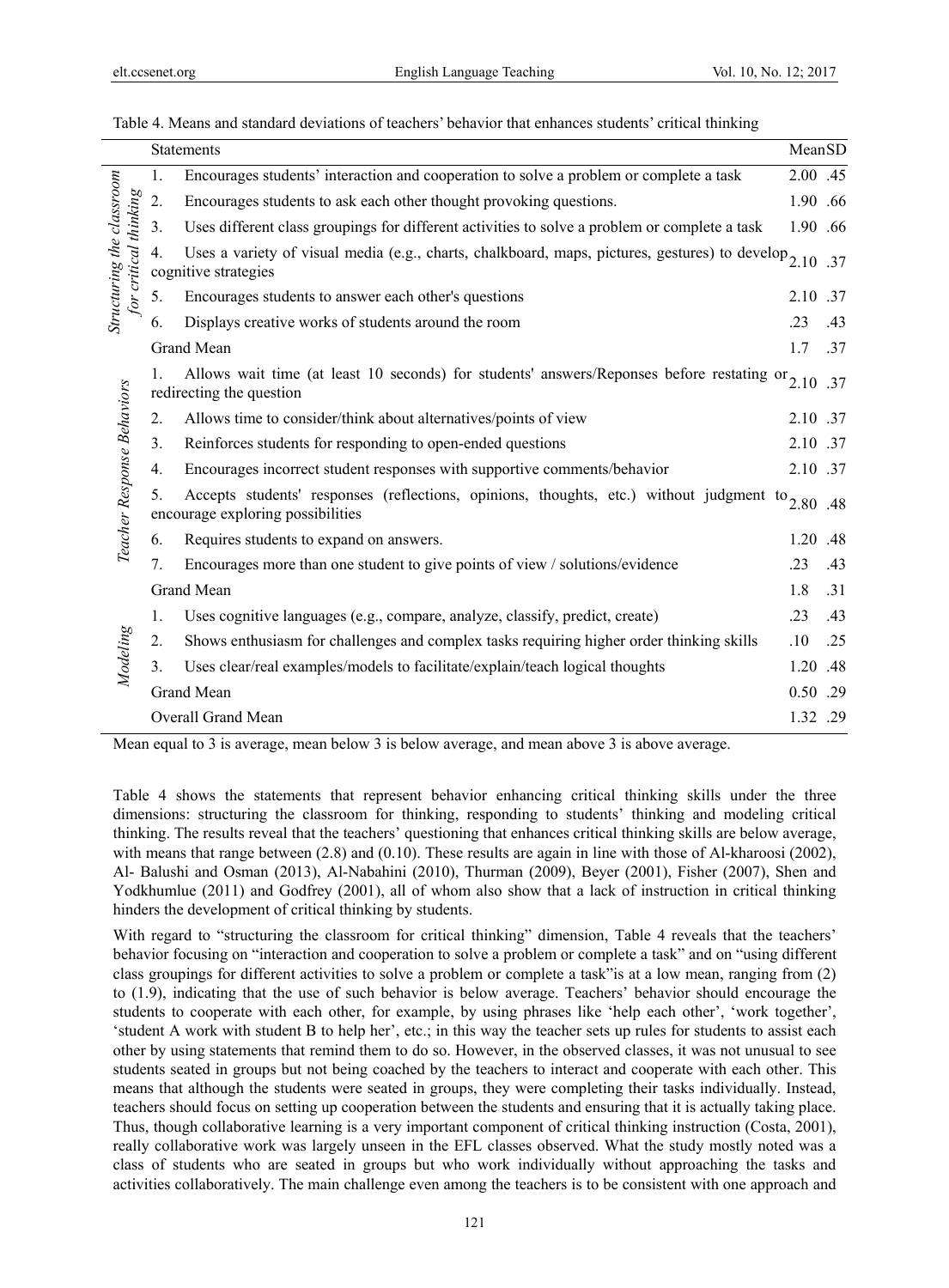not the other. Social constructivist approaches to language learning emphasize that students acquire knowledge through interaction with their social environment and through reflection on their experiences (Simina & Hamel, 2005) and research based on social constructivism has given evidence of the power of instructor support, collaboration and social interaction in boosting critical thinking (Swain, 2002). The majority of classroom activities should therefore be performed in a way that will engage the learners to work collaboratively, a method which establishes a stress-free atmosphere in the classroom and makes the learning process more enjoyable and also more thought-provoking. Such activities will meet students' social need for a sense of attachment to the whole group, and thus will boost their motivation, help them develop a positive attitude towards critical thinking and encourage them to increase their involvement in critical thinking activities in the future.

However, Table 7 reveals that, in the classes observed, the teachers' behavior that enhances peer work, 'Encourages students to ask each other thought-provoking questions and Encourages students to answer each other's questions', were at low means ranging from  $(2.1)$  to  $(1.9)$ , indicating that the use of such behavior falls below average; in other words, it did not happen very much. According to King (1995), peer questioning plays a key role in developing students' critical thinking skills through the use of thought-provoking questions. Thought-provoking questions in this context refer to questions that require the students to go beyond the facts and to think about them in a way that is different from what is presented explicitly in class or the text. Thought-provoking questions include high level cognitive processes such as analysis of ideas, comparison and contrast, inference, prediction, evaluation and the like. Students might be seated together and might even be helping each other, but they will not ask each other critical thinking questions unless they have been coached by teachers to do this. Teachers' coaching here includes classroom behavior and language (verbal or body language) that they use to make the students ask each other questions that provoke critical thinking skills, as recommended by King (1995). Social interactions in the classroom are not always between the student and the teacher, and recently there has been growing interest in the importance of peer communication (Damon, 1984). Havnes (2008) claims that learning from peers is different from learning from teachers because it allows more space for stress-free discussions, diverse solutions and conflicting arguments. The language that peers use is often closer to the students' language than that which teachers use (in Brookfield, 2012). Ideally, when students interact with teachers, the students may ask questions that challenge the teacher, and the quality of the teacher's reasoning may also improve, as they check their own assumptions and evidence for their position (Browne & Keeley, 2010).

Looking at the issue of visual support for students, Table 6 reveals that teachers' behavior that focuses on 'Uses a variety of visual media (e.g., charts, chalkboard, maps, pictures, gestures) to develop cognitive strategies' and, 'Displays creative works of students around the room' was at a low mean in the observed classes, ranging from (2.1) to (0.23) indicating that the use of such behavior is below average. According to King (1995), the environment of the classroom should be appealing and encouraging for the students. Teachers should use a variety of teaching aids and resources. They should decorate their classrooms in a way that provides a variety of colorful displays that motivate the learners to think critically. Students spend most of their time inside the classroom and see the visuals on the walls every day, making it essential to use this powerful source of learning to develop learners thinking skills. Teaching will be more interesting, since it will not be a set of fixed tasks that will be carried out in the same way with any group of students. Instead, the teacher will have the chance to be more creative in establishing stimulating environments for the learners, to help them develop all the sets of learning skills and abilities they need to become critical thinkers.

With regard to the 'teacher response behavior' dimension, the results presented in Table 4 reveal that the teachers' response behavior that enhances critical thinking skills is of a low frequency, with means that ranged between (2.80) and (0.23). According to classroom observation, the behavior most used by the English teachers is 'Accepts students' responses (reflections, opinions, thoughts, etc.) without judgment to encourage exploring possibilities', with a mean of (2.8), but even this behavior is used at below average frequency. In addition, the table shows that teachers rarely reward students for responding to open-ended questions (mean = 2.10) and rarely encourage incorrect student responses with supportive comments or behavior (mean= 2.10). Critical thinking includes skills that need a great deal of reinforcement if students are to be motivated to develop a positive relationship towards thinking critically. Based on Maslow's hierarchy of needs, in order for students to be intrinsically motivated, they must first be motivated extrinsically by satisfying some of their basic human needs. Thus, the teacher should start by establishing extrinsic motivation in order to gradually develop the learners' intrinsic motivation towards critical thinking skills. A key strategy is to use the power of positive reinforcement in an effective way to attract the students. Also, different forms of reinforcement lead to different forms of behavior from the learners. The teacher should therefore be careful about what reinforcement to use, when to use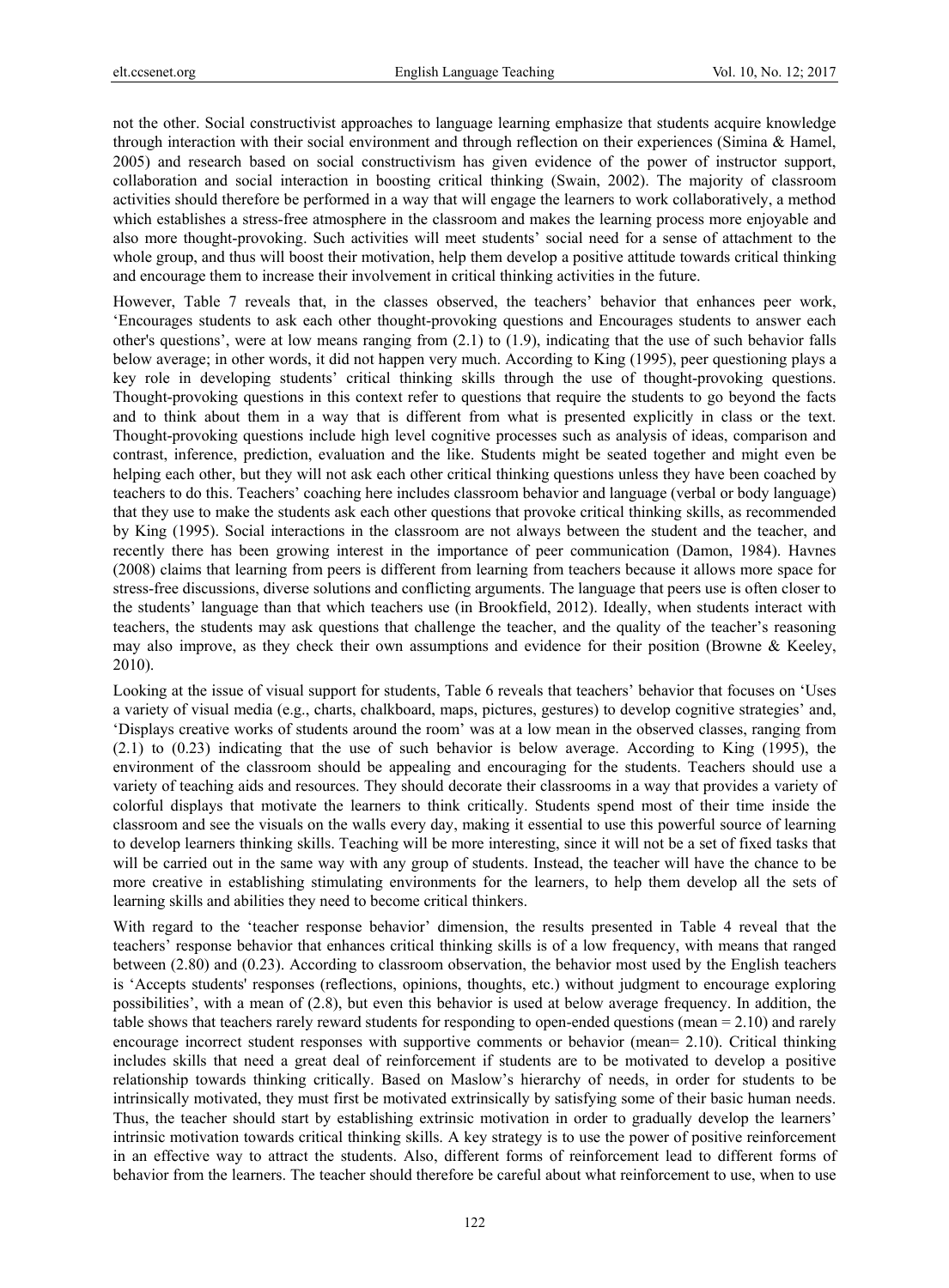it and what kind of behavior they aim to reinforce. Table 7 also shows that teachers rarely allow wait time (at least 10 seconds) for students' answers/responses before restating or redirecting the question (mean= 2.10) and rarely allow time for students to think about alternative points of view (mean= 2.10). The effectiveness of wait time in teaching critical thinking has been well described Rowe (1992). In her research, Rowe (1992) claimed that if a teacher's question was followed by about three seconds of silent time for students to prepare their responses, they could answer the question more effectively. In other studies, researchers similarly found that the regular use of "wait time" has a positive effect on both students' attitudes and behavior.

With regard to the 'Modelling'dimension, the results presented in table 4reveal that the teachers' modeling behaviors to enhance critical thinking skills are of a low frequency, with means that range between (1.2) and (0.10). According to the classroom observation, the behavior that is most commonly used by English teachers is 'Uses clear/real examples/models to facilitate/explain/teach logical thoughts'; even this had a mean of (1.20), indicating that its use is below average. Teachers' use of examples, or models that facilitate, explain or teach logical thoughts, is thus insufficient. Moreover, the teachers' use of behavior that focuses on the use of cognitive language, like compare, analyze, classify, predict, and create, falls far below average, with a mean of (.23). According to Brookfield's (2012) observations of how students learn critical thinking, students like it when teachers model the critical thinking process and draw students' attention to it. He also claimed that it is helpful to support critical thinking with concrete examples.

It could be concluded that the findings show that the teachers make rare use of behavior that nurtures critical thinking skills, which indicates insufficient instruction in critical thinking skills inside post-basic EFL classrooms. These results are also borne out by those of Al-kharoosi (2002), Al- Balushi and Osman (2013), Al-Nabahini (2010), Beyer (2001), Fisher (2007), Tan (2007), Hussin (2006), Shen and Yodkhumlue (2011) and Godfrey (2001). There are many possible reasons why critical thinking is not implemented and taught to a satisfactory level inside Omani EFL classrooms. This might be due to the teachers' own lack of knowledge of critical thinking skills, which this study has also revealed in the findings of the first research question, whose results suggest that EFL teachers probably do not have enough knowledge about critical thinking concepts and skills to incorporate them into their classroom practice (Lauer, 2005). Moreover, Kowalczyk, et al. (2012) claim that teachers' absence of sufficient knowledge of critical thinking skills could hinder their' ability to assist critical thinking among their students. The study also reveals that teachers face many challenges that hinder their instruction in critical thinking skills. The Omani teachers in the current study report that they are responsible for a large amount of extracurricular activities which leave them little time to facilitate critical thinking instruction in their schools. Another possible reason for the teachers' rare use of behavior nurturing critical thinking skills is the lack of training provided to the teachers on how to teach this. Critical thinking instruction by teachers is influenced by the amount of training provided to the teachers. In his study, Sodoma and Else (2009) reported that training teachers helps them to feel more comfortable when dealing with the challenges of the new experiences. Teachers need considerable clarification about how to teach and encourage critical thinking. If critical thinking skills are taught in a professional way by well-trained teachers who are given a clear picture behind every critical thinking task in their text books, the classroom teaching will be a lot more fun for both the students and teachers (Al-Nabahini, 2010). This will also create less stress on teachers, who will have to take on the roles of guide, coach, mentor and model for their learners. Teaching will be more interesting since it will not be a set of fixed tasks that will be carried out in the same way with any group of students. Instead, the teacher will have the chance to be more creative in establishing a stimulating environment for the learners to help them develop all the sets of skills and abilities they need in real life (Lauer, 2005).

#### *3.2 Difference in Teachers' Practice of Critical Thinking Instruction According to Gender*

*Question 2: Does EFL teachers' practice of classroom behavior that nurtures critical thinking skills vary according to gender?* 

This question was answered by comparing the practices of male and female teachers about behavior that nurtures critical thinking. In order to find out the answer for this research question, an independent-samples t-test was computed. Table 7 displays the t-test results for differences between male and female teachers' behavior that nurtures critical thinking.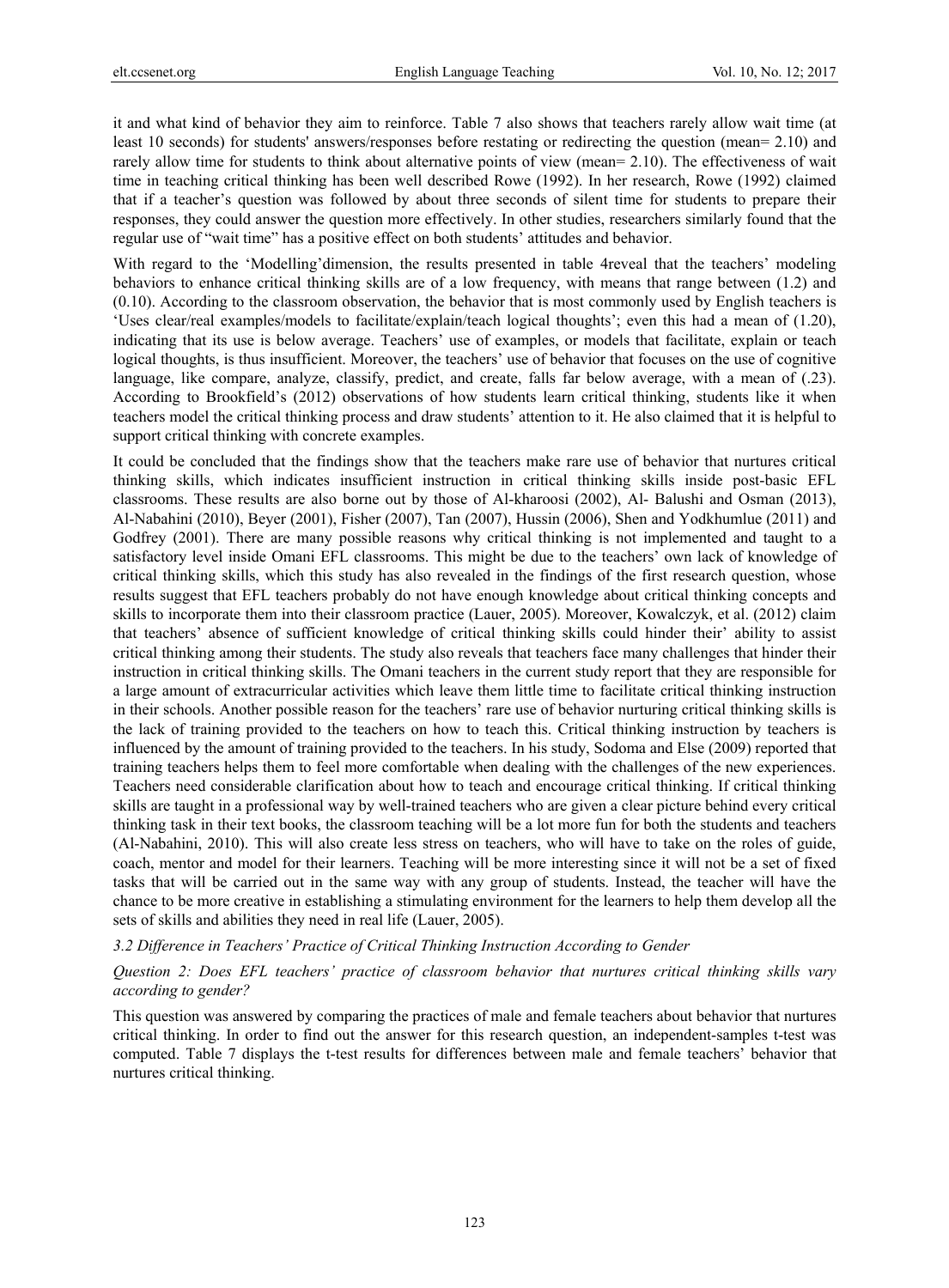|    | Dimension                     | Gender | N  | df | Mean | <b>SD</b> |      | Sig.    |
|----|-------------------------------|--------|----|----|------|-----------|------|---------|
| 1. | Behaviors inviting analysis   | male   | 15 | 28 | 1.17 | .17       | .39  | .70     |
|    |                               | female | 15 |    | 1.22 | .51       |      |         |
| 2. | Behaviors inviting synthesis  | male   | 15 | 28 | .089 | .15       | 1.12 | .27     |
|    |                               | female | 15 |    | .20  | .35       |      |         |
| 3. | Behaviors inviting evaluation | male   | 15 | 28 | .27  | .19       | 3.4  | $.002*$ |
|    |                               | female | 15 |    | .64  | .39       |      |         |
| 4  | Overall Grand Mean            | male   | 15 | 28 | .51  | .12       | 1.8  | .085    |
|    |                               | female | 15 |    | .69  | .37       |      |         |

Table 5. Independent sample t-tests for the difference in teachers behaviors inviting critical thinking skills according to their gender

The mean difference is significant at .05 level.

Table 5 reveals that there is no significant difference between males and females in the use of the behavior that invites critical thinking skills. This indicates that both male and female teachers have similar practices in the classroom with regards to inviting critical thinking skills. In addition, the table reveals that there is no significant difference between males and females in the use of the behavior that invites analysis and synthesis. This means that both male and female teachers demonstrate similar practices and behavior with regard to the two domains of analysis and synthesis. On the other hand, data reveals that there is a significant gender difference in the level of the behavior inviting evaluation with a t-value of (3.4) and a significant level of (.002).This difference is in favor of females, indicating that female teachers use more behavior that invites evaluation than male teachers.

*3.3 The Challenges EFL Teachers Face when Teaching Critical Thinking* 

*Question2: What challenges do EFL teachers face when incorporating critical thinking strategies in their classrooms?* 

The fifth section of the teachers' questionnaire was used to collect data for the sixth research question. The items in this section are divided into four dimensions: challenges related to the course books, extra-curricular school activities, classroom size and training opportunities. The last part of this section includes an open-ended question to explore any other challenges that teachers might face while teaching critical thinking.

A 5-point scale was used to compare the means of the statements in Tables 6 and 7. The mean indicates an extremely challenging barrier if it ranges between 4.5 and 5, very challenging if it ranges between 3.5 and 4.4, moderately challenging if it ranges between 2.5 and 3.4, slightly challenging if it ranges between 1.5 and 2.4 and not challenging if it is below (1.5).

Table 6. Grand means and standard deviations (SD) of the challenges efl teachers face when teaching critical thinking

|    | Dimensions                                                          | Mean  | SD  |
|----|---------------------------------------------------------------------|-------|-----|
| 1. | Challenges related to the course books                              | 3.92  | .30 |
| 2. | Challenges related to extra-curricular activity level in the school | 4.26  | .41 |
| 3. | Challenges related to the classroom size                            | 4 2 2 | .29 |
| 4. | Challenges related to the training on critical thinking instruction | 4.30  | .53 |
|    | <b>Overall Grand Mean</b>                                           | 4 10  | -17 |

Mean between 4.5 and  $5 =$  extremely challenging, mean between 3.5 and 4.4 = very challenging, mean between 2.5 and 3.4 = moderately challenging, mean between 1.5 and 2.4 = slightly challenging, mean below 1.5 = not challenging.

Table 6 reveals that the teachers consider the barriers related to the course books, extra-curricular school activities, classroom size and training opportunities were all very challenging for critical thinking instruction,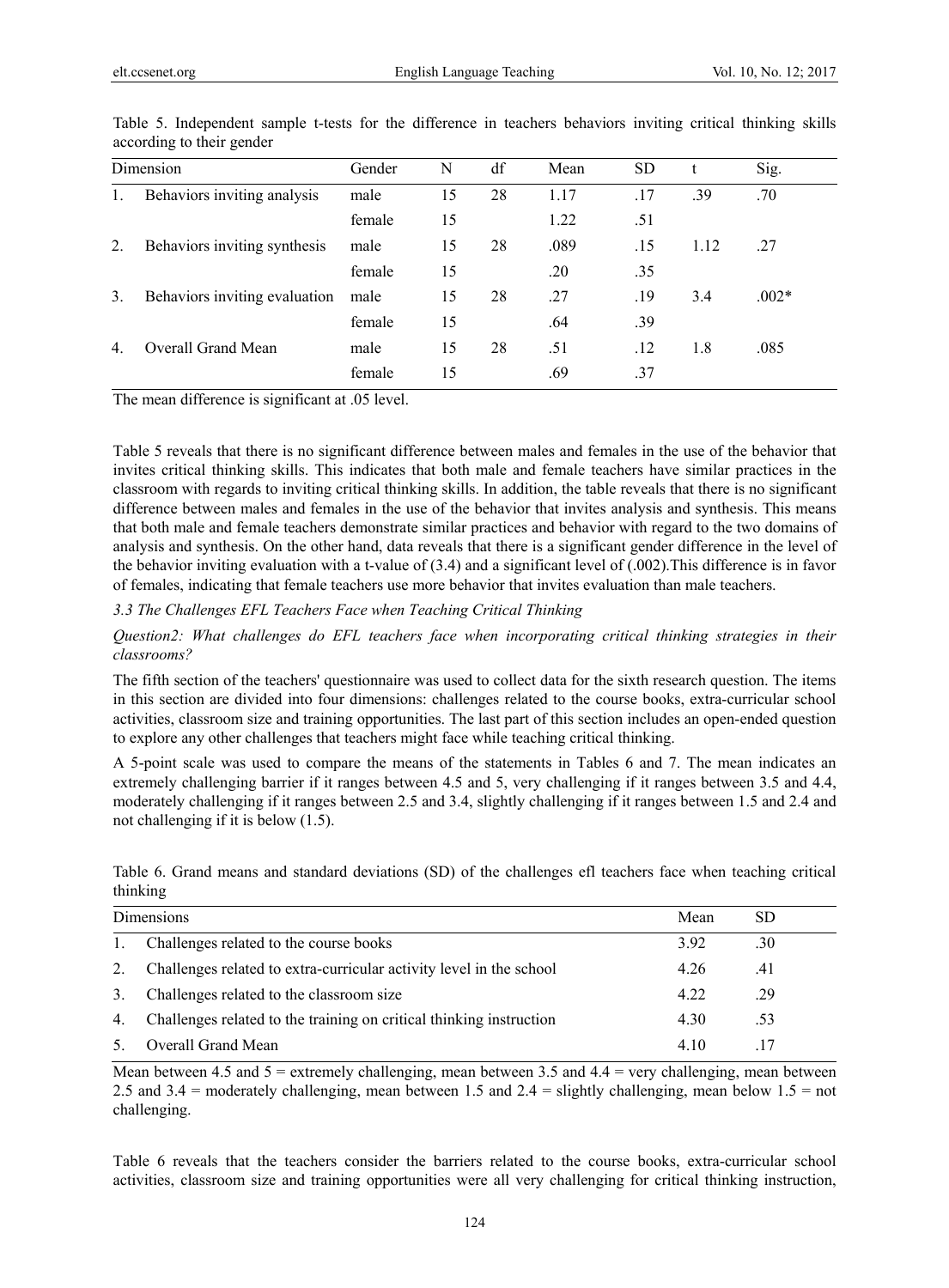with an overall mean of (4.10). Table 6 also reveals that the challenges related to training opportunities provided for teachers on critical thinking are the most challenging of the elements they faced, with a mean of (4.30). The table also shows that the challenges related to the level of cross-curricular activities in the school are the second most challenging, (mean = 4.26). As seen in the tables, challenges related to the course books are the least challenging for the teachers with a mean of (3.92).

Table 7. Means and standard deviations of the challenges efl teachers face when teaching critical thinking

|                                                 | <b>Statements</b>                                                                                                                         | MeanSD   |     |
|-------------------------------------------------|-------------------------------------------------------------------------------------------------------------------------------------------|----------|-----|
| The course books used<br>to teach grades 11 and | The teacher's book provides me with enough guidelines of how to teach critical thinking $3.73$ .45<br>1.<br>skills                        |          |     |
|                                                 | The course book includes suitable tasks that enhance critical thinking skills<br>2.                                                       | 3.86 .86 |     |
|                                                 | The course book includes acceptable amount of tasks that enhance critical thinking skills<br>3.                                           | 3.90 .76 |     |
|                                                 | I am satisfied with the critical thinking tasks provided by the curriculum<br>4.                                                          | 4.20 .76 |     |
|                                                 | Grand Mean                                                                                                                                | 3.92 .30 |     |
|                                                 | I think the amount of work load I do for the school activity is acceptable<br>1.                                                          | 4.63 .49 |     |
| extra-curricular<br>activity level              | I think the activity level in the school facilitates teaching critical thinking skills in $my_{3.76}$ .86<br>2.<br>classrooms             |          |     |
|                                                 | I am satisfied with the amount of school activity level I am responsible for in the school<br>3.                                          | 4.40 .72 |     |
|                                                 | Grand Mean                                                                                                                                | 4.26 .41 |     |
|                                                 | The size of my classroom helps me teach critical thinking skills effectively<br>1.                                                        | 4.43 .73 |     |
| Classroom Size and c                            | The size of my classroom helps me give enough written feedback to my students while $4.03$ .61<br>2.<br>teaching critical thinking skills |          |     |
|                                                 | The size of my classroom helps me provide enough oral feedback to students while teaching $4.16$ .64<br>3.<br>critical thinking skills    |          |     |
|                                                 | I am satisfied with my class size while teaching critical thinking skills<br>4.                                                           | 4.26 .58 |     |
|                                                 | Grand Mean                                                                                                                                | 4.22 .29 |     |
|                                                 | I received enough training about how to teach critical thinking skills<br>$\mathbf{1}$ .                                                  | 3.90 .72 |     |
| Training                                        | I received enough training about how to teach critical thinking skills provided by my senior $4.36$ .72<br>2.<br>teacher                  |          |     |
|                                                 | I received enough follow up and feedback from my supervisor about how to teach critical $4.50$ .51<br>3.<br>thinking skills               |          |     |
|                                                 | I am satisfied with amount of training I received about how to teach critical thinking skills<br>4.                                       | 4.43 .62 |     |
|                                                 | I am satisfied with amount of follow up I received from my supervisors about how to teach $4.33$<br>5.<br>critical thinking skills        |          | .71 |
|                                                 | Grand Mean                                                                                                                                | 4.30 .53 |     |
|                                                 | Overall Grand Mean                                                                                                                        | 4.1      | .18 |

Mean between 4.5 and  $5 =$  extremely challenging, mean between 3.5 and 4.4 = very challenging, mean between 2.5 and 3.4 = moderately challenging, mean between 1.5 and 2.4 = slightly challenging, mean below 1.5 = not challenging.

With regard to how the course book helps in teaching critical thinking skills, Table 7 displays an overall high mean ranging between (3.7) and (4.20). This reflects the fact that the teachers think the teachers' books do not provide enough guidelines on how to teach critical thinking skills, which is perceived as a very challenging barrier for the teachers with a mean of (3.73). In addition, the teachers report that the number and suitability of the tasks provided in the students' course books are insufficient, which is also perceived as a very challenging barrier for teaching critical thinking skills.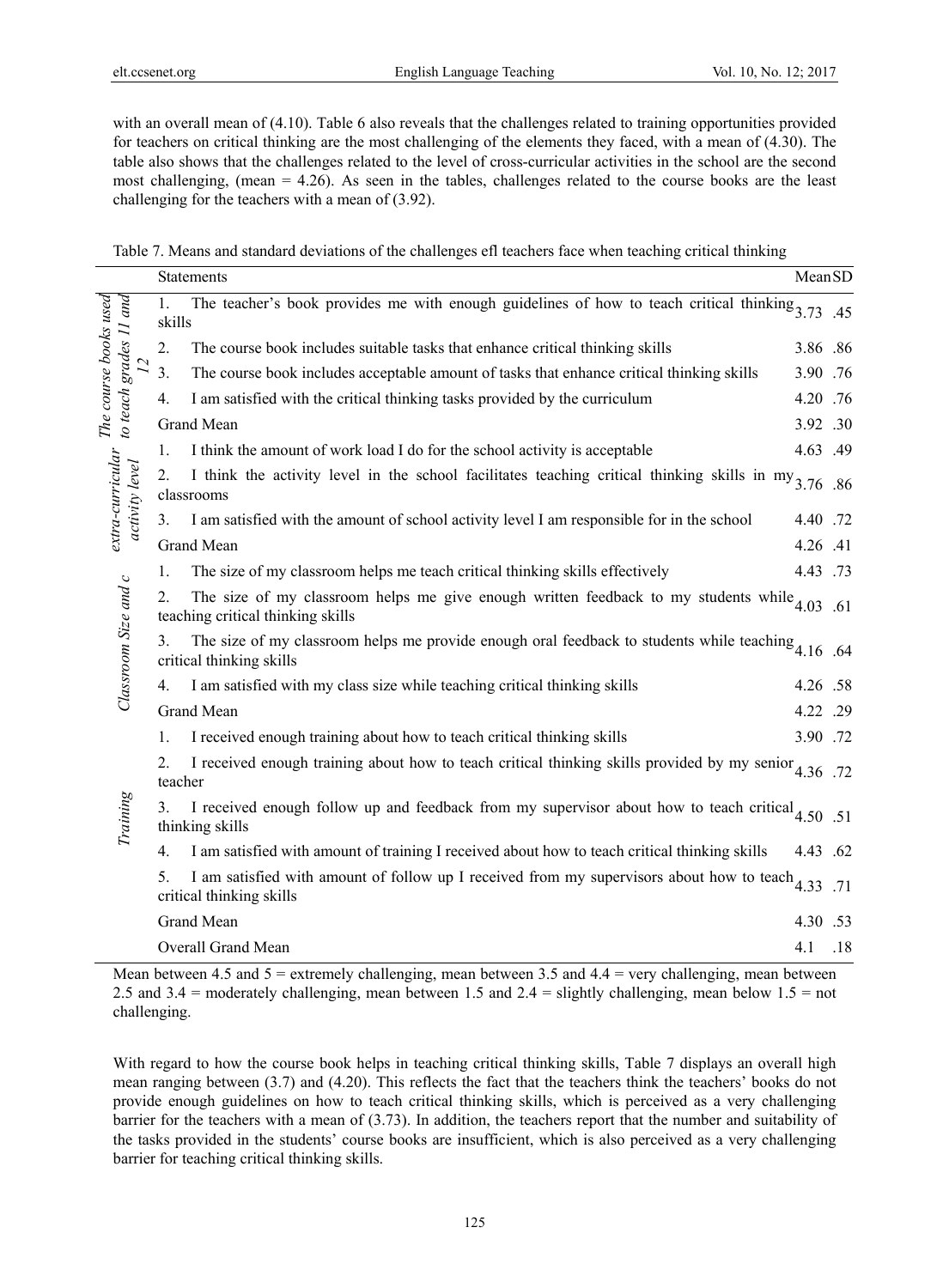There are several possible reasons for the teachers' complaints about the role of the course books in teaching critical thinking skills. This is because the current need is not only to have a good course book that includes the best theories for our learners but also to help teachers get a clear understanding of those theories that are behind every task in the course book. Language instruction that focuses on the use of critical thinking skills is essential. English language course books are ideal tools for critical thinking development, affecting the whole process of learning the language. Thus, they can then be appropriate resources for critical thinking activities, as critical thinking based activities can augment language learning and make learners eager to expand their thinking.

Table 7 reveals an overall high mean for the amount of extra-curricular school activities for which teachers are responsible, ranging between (3.63) and (4.63), suggesting that teachers perceive it as not acceptable, with a mean of (4.63), and extremely challenging. Moreover, the teachers believe that the level of extra-curricular activity in general hinders their ability to provide critical thinking instruction; the mean of (3.76) indicates that the teachers perceive this barrier to be very challenging.

Table 7 also reveals clearly that a good class size facilitates the teaching of critical thinking skills. The study reveals an overall high mean that ranges between (4.03) and (4.43), showing that the teachers have a relatively high level of dissatisfaction the obstacle that class size poses to critical thinking instruction. The teachers believe that the class size is a very challenging barrier for the instruction of critical thinking skills since it obstructs the oral and written feedback sessions that the teacher should provide while teaching critical thinking.

During the process of critical thinking instruction, students engage in a variety of activities and practice different skills. For example, in critical writing, students get involved in pre-writing, planning, drafting, revising, editing and publishing. During the instruction process, the teachers are supposed to monitor students' learning process by providing them with the needed feedback. It is essential for teachers to follow-up individual students to ensure the development of their skills. Current research confirms the need for appropriate class size to reduce the stress of follow-up on the teachers (Raimes, 2005). The class thus size plays a great role in the degree of success of critical thinking instruction. For example, in the study by Leki and Carson (2003), they found that teaching a relatively acceptable number of students eases the whole process of instruction and gives the teacher the chance to reflect on their own teaching and their students' learning process.

With regard to the opportunities of training received about critical thinking skills, table 8 reveals an overall high mean that ranges between (3.90) and (4.5), indicating that the teachers revealed a relatively high level of complaint about the lack of the training and feedback on critical thinking instruction, which should be provided by the training center, senior teachers and supervisors.

It has been well documented that critical thinking instruction is influenced by the amount of training provided to the teachers. The benefits of training were clearly reported by Sodoma and Else (2009) who, in their study, recognized that training opportunities for teachers help the teachers feel more comfortable with the challenges of the new experiences. The ambiguity of the application of critical thinking in the schools needs to be clarified for teachers. Similarly Darmody et al. (2010) find training to be an important variable that affects the teachers' productivity. Kitching (2009) also shows that pre-information brings trainees more self-efficacy in training and motivation to learn. Thus, to raise teachers' learning self-efficacy and critical thinking motivation, stakeholders should clearly address the importance of critical thinking training by providing more opportunities for the teachers to enrol in training programs. In our Omani context, there are many ambitious teachers who come up with many creative ideas but they usually do not implement them. Most of the teachers lack experience in how to deal with crises inside the classroom. In our training sessions, we usually focus on training the teachers on methodology of teaching but there is rarely focus on how the teachers can deal with challenging situations inside the classrooms (Darmody et al., 2010).

#### **4. Open-Ended Question: The Challenges of Critical Thinking Instruction**

The teachers' responses to the last open-ended question on additional challenges that teachers face in the school but were not included in the questionnaire, raised a number of issues; they identified a number of challenges and discussed how to reduce their effect.

Teachers reported that the lack of communication between families and the school hinders critical thinking instruction. They reported that family support can happen at home through parents' follow up of their children's progress in critical thinking. Parents can provide their children with positive reinforcement for their achievement. This can happen if there is good communication between school and home. Teachers mentioned that parents rarely participate in parents' councils. They suggested the need for cooperation between the family and the school in order to help the teacher apply teaching methods appropriately. Home and school should work hand in hand to enhance students' development at this critical stage without direct interference in the learners'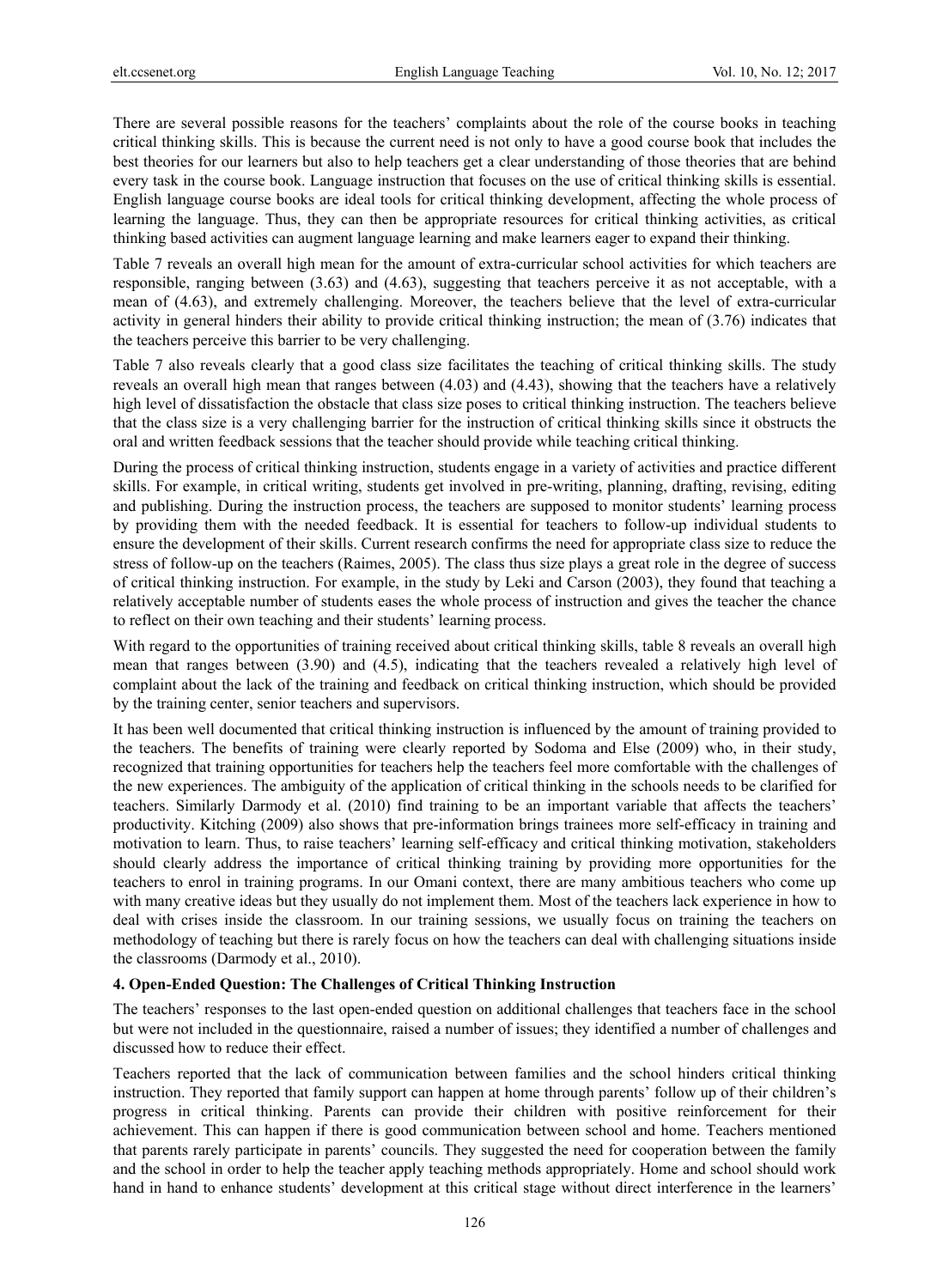learning process. There should be a strong communication system (like phone numbers, emails, instant messaging, Facebook and Twitter) created between school and home to ensure that, whenever help is needed for the learners, no obstacles will hinder this help. Parents need to get the help from the school about the latest changes in the school. Schools should help families who might have financial problems to access the internet or other forms of communication in a way that will prevent any embarrassment for teenage learners and, at the same time, will make the teenagers feel that their families and schools really care (Darmody et al., 2010).

Teachers have stated the lack of support from educational media in helping raise awareness of critical thinking among teachers, students and families. Some teachers have suggested the need to consider the role of educational media in promoting critical thinking instruction. They claim that the media could play a great role in establishing a new set of educational films and TV shows that tell the stories of successful Omani teachers, with Omani students working collaboratively in our Omani schools to practice different methods of learning, including critical thinking. Collaboration between educators in the field and the people in the Omani media needs to be stronger so that both can improve teachers' motivation and awareness of different teaching techniques, equip students with different studying skills and help parents understand how to provide the needed support for their children's schooling.

Teachers also suggested there is a lack of support from businessmen in sponsoring the school and providing them with needed resources to teach critical thinking. Teachers have reported that businessmen should be involved more in all the school plans when financial aid is needed to provide resources to teach critical thinking. They should have representatives in schools attending regular school meetings. Consequently, they will have a clear picture of schools' aims for the students and community. Teachers reported that this might inspire businessman to support the schools with needed aid and so help to create learners who are independent and successful in learning to be critical thinkers.

#### **5. Conclusions and Recommendations**

The results of this study show that there is a lack in teachers' behavior that nurtures critical thinking skills. Thus, this study recommends that teachers should use effective questioning skills inside EFL classrooms. English teachers should make effective use of questions asked inside the classroom in order to support their students' learning of critical thinking skills. In addition, structuring the classrooms for critical thinking instruction provides the students' with a supportive environment that enhances their learning process. Thus, teachers should manage the classroom in a way that helps them teach critical thinking more effectively. With regard to the number of extra-curricular school activities, there is a need to consider the number of extra-curricular activities the teachers are responsible for in the school. Reducing the number of cross-curricular school activities the teachers are responsible for is suggested by the teachers so that they can devote more time and effort to planning their lessons to teach critical thinking skills. There is a need to establish a strong relationship between schools and parents to help promote the critical thinking instruction inside the school. EFL teachers suggest that parents should participate in parents' councils more effectively in order to receive the needed feedback on their children's' level at critical thinking from their teachers. There should be more cooperation between parents and social workers to deal with any behavioral issues and so help students overcome challenges to learning critical thinking skills. English teachers should use questioning that invites critical thinking inside their classrooms. Teachers should focus on asking more questions at the analysis, synthesis and evaluation levels in order create opportunities for students to practice critical thinking skills. The teachers should also structure their classrooms by arranging the classrooms' settings for individual, pair and group work. The teachers should encourage whole-group interaction by managing the resources of time, energy, space, and materials to facilitate critical thinking in their classrooms. Teachers should respond to their students' answers and work in a way that ensures a stress-free environment. This can be achieved by using positive reinforcement that rewards students' work in which requires students to practice critical thinking skills. In addition, teachers should focus on providing students with appropriate wait time to help them have the chance to think before they respond to any task in the class.

Teachers should be a role model for their students by being good critical thinkers themselves. Teachers should model behavior that reflects desirable intellectual skills and dispositions that teachers encounter in the day-to-day problems and strategies of the classroom and school.

#### **References**

AL Barwani, T. (2002). *Bridging the gap between secondary education, higher education, and the world of work.* Paper presented at The International Conference on Secondary Education for the 21st Century, Muscat, Oman.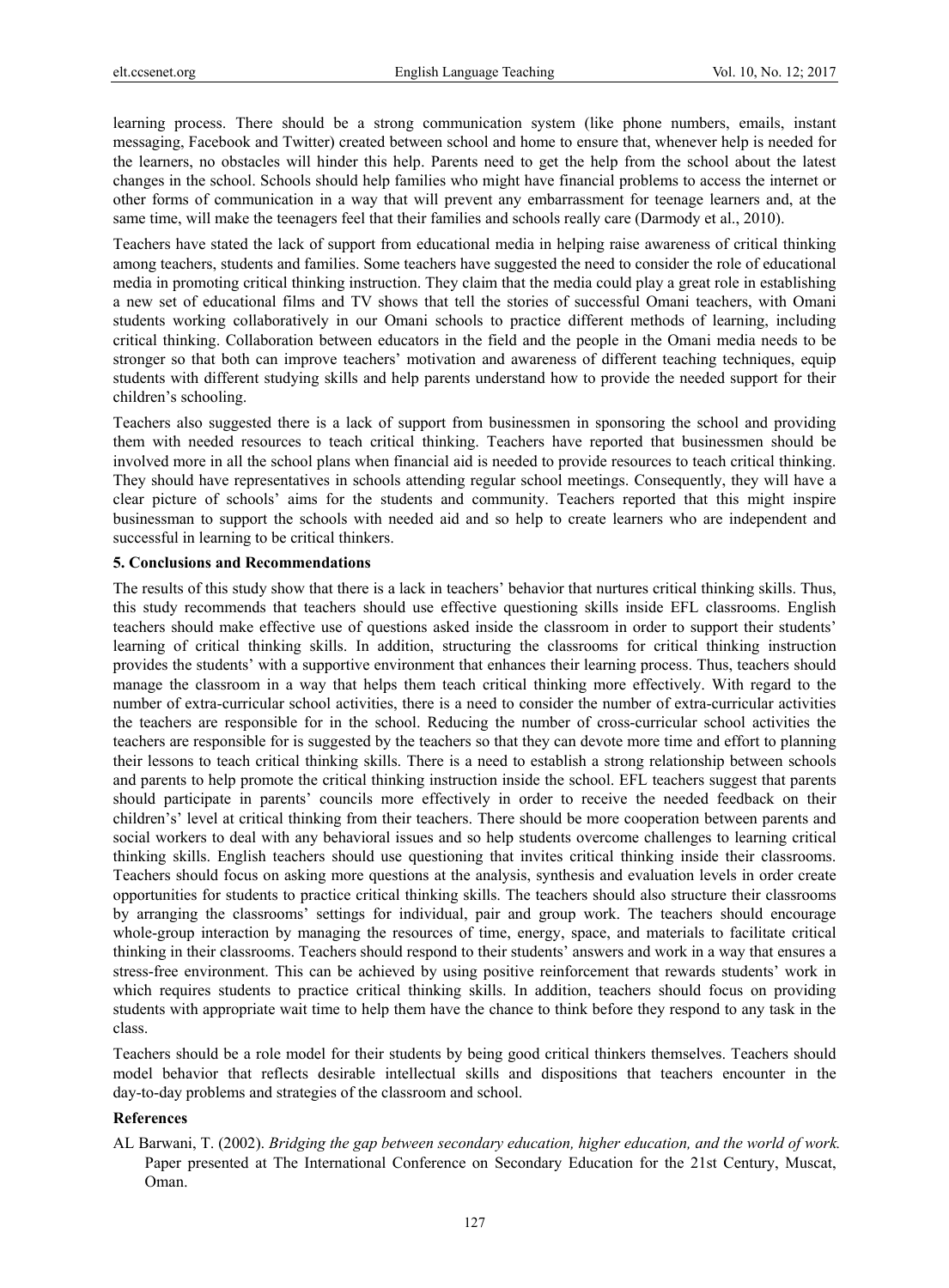- Al Barwani, T., & Osman, M. (2011). *Extending the Learning Landscape: A Framework for Nurturing Critical Thinking through School Improvement In Oman*. Paper presented at the ICET 55th World Assembly, Glasgow, Scotland.
- Al-kharoosi, S. (2002). *Evaluating the role of Arabic teachers in enhancing the critical reading skills for Secondary school students* (master's thesis). Muscat, Oman : Sultan Qaboos University.
- Al-Nabahini, S. (2010). Level of Critical Thinking Skills among the Students at Nizwa College of Applied Sciences in the Sultanate of Oman. *Sharja University Journal, 7*(2), 100-112.
- Alwehaibi, H. (2012). A Proposed Program to Develop Teaching for Thinking in pre-service English Language Teachers *ELT Journal, 5*(7), 53-63. https://doi.org/10.5539/elt.v5n7p53
- Anderson, T. (2011). *Peer interaction and the learning of critical thinking skills in further education students.* Kluwer Academic Publishers.
- Bataineh, O., & Alazzi, K. (2009). *Perceptions of Jordanian secondary schools teachers towards critical thinking*.
- Beyer, B. (2001). *Teaching thinking skills: Defining the problem*. In A. L. Costa (Ed.), *Developing minds* (pp. 35-40). Alexandria, VA: Association for Supervision and Curriculum Development.
- Bloom, B. S. (1956). Taxonomy of educational objectives. *The classifications of educational goals. Handbook I: Cognitive domain.* New York: McKay.
- Brookfield, S. (2012). *Teaching for critical thinking: Tools and techniques to help students question their assumptions*. San Francisco: Jossey-Bass.
- Browne, M., & Keeley, S. (2010). *Asking the right questions: a guide to critical thinking* (9th ed.). Upper Saddle River, New Jersey: Pearson Education, Inc.
- Costa, A. L. (2001). *Teaching for, of and about thinking*. In A. L. Costa (Ed.), *Developing minds* (pp. 354-358). Alexandria, VA: Association for Supervision and Curriculum Development.
- Darmody, M., Smyth, E., & Doherty, C. (2010). *Designing primary schools for the future*, ESRI Research series No. 16, Dublin: ESRI.
- Elder, L. (2005). *Critical Thinking as the Key to the Learning College: A Professional Development Model.* New Directions for Community colleges. Wiley Periodicals, Inc. https://doi.org/10.1002/cc.194
- Ennis, R. H. (1989). Critical thinking and subject specificity: *Clarification and needed research. Educational Researcher, 18*(3), 4-10. https://doi.org/10.3102/0013189X018003004
- Fisher, M. B., & Ennis, R. H. (1991). *Critical thinking: Literature review and needed research*. In L. Idol, & B. F. Jones (Eds.), *Educational values and cognitive instruction: Implications for reform* (pp. 11-40). Hillsdale, New Jersey: Lawrence Erlbaum & Associates.
- Fisher, A. (2007). *Critical thinking: An introduction. Cambridge*, England: Cambridge University Press.
- Godfrey. K. A. (2001). *Teacher questioning techniques, student responses and critical thinking* (Master's thesis), Portland State University, USA.
- Halpern, D. F. (1996). *Thought and knowledge: An introduction to critical thinking* (3rd Ed). New Jersey: Lawrence Erlbaum Associates, Publishers.
- Halpern, D. F. (1998). Teaching critical thinking for transfer across domains: Dispositions, skills, structure training, and metacognitive monitoring. *American Psychologist, 53*(4), 449-455. https://doi.org/10.1037/0003-066X.53.4.449
- Heyman, G. D. (2008). Children's critical thinking when learning from others. *Current Directions in Psychological Science, 17*(5), 344-347. https://doi.org/10.1111/j.1467-8721.2008.00603.x
- Hussin, H. (2006). Dimensionhussins of questioning: A qualitative study of current classroom practice in Malaysia. *TESL Journal, 10*(2), 1-15.
- Innabi, H., & El Sheikh, O. (2007). *The change in mathematics teachers' perceptions of critical thinking after 15 years of educational reform in Jordan*. Retrieved from Education Resources Information Center.
- King, A. (1995). Designing the instructional Process to Enhance Critical Thinking across the Curriculum. *Teaching of Psychology, 22*(1), 13-17. https://doi.org/10.1207/s15328023top2201\_5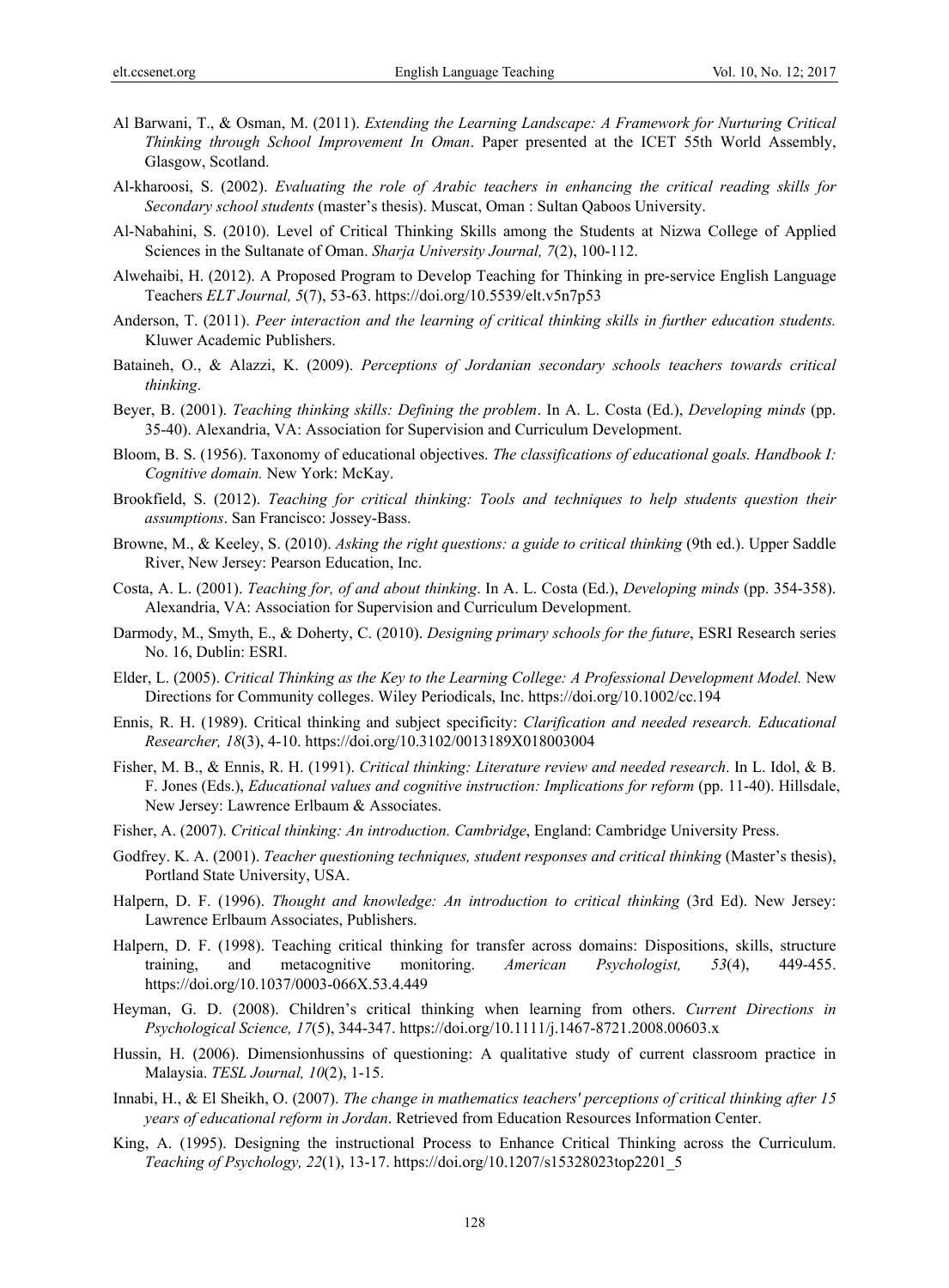- Lauer, T. (2005). Teaching critical-thinking skills using course content material. *Journal of College Science Teaching, 34*(6), 34-44.
- Leki, I., & Carson, J. (2003). Students' perceptions of EAP writing instruction and writing needs across the disciplines. *TESOL Quarterly, 28*(1), 81-101. https://doi.org/10.2307/3587199
- Ministry of Education and the World Bank. (2012). *Education in Oman: The Drive for Quality* (Ministry of Education Publication No. 23/2012). Muscat: Oman. Oman Printers & Stationers Ltd. Co.
- Ministry of Education (2011-2012). *Teachers' book grade 11*. Muscat, Oman: Sultanate of Oman, Ministry of Education.
- Ministry of Education (2011-2012). *Teachers' book grade 12*. Muscat, Oman: Sultanate of Oman, Ministry of Education.
- Ministry of Education (2011-2012). *English Language curriculum framework,* Muscat, Oman: Sultanate of Oman, Ministry of Education.
- Paul, R., Elder, L., & Batell, T. (1997). *California teacher preparation for instruction in critical thinking: Research findings and policy recommendations*. Sacramento, CA: California commission on teacher credentialing.
- Raimes, A. (2005). *Techniques in Teaching writing*. Oxford University press. Oxford.
- Rowe, M. B. (1992). Wait time: slowing down may be a way of speeding up! *J Teach Educ, 37*(1), 43-50. https://doi.org/10.1177/002248718603700110
- Scarcellar, R. C., & Oxford, R. L. (1992). *The tapestry of language learning: the individual in the communicative classroom.* Boston: Heinle and Heinle.
- Shen, P., & Yodkhumlue, B. (2011). *Teacher's Questioning and Students' Critical Thinking in College EFL Reading Classroom*. The 8th International Postgraduate Research Colloquium.
- Shirkhani, S., & Fahim, M. (2011) Enhancing critical thinking in foreign language learners. *Procedia Social and Behavioral Sciences, 29*, 111-115. https://doi.org/10.1016/j.sbspro.2011.11.214
- Sodoma, B., & Else, D. (2009). *Job satisfaction of Iowa public school principals*, The Rural Educator.
- Swain, M., & Lapkin, S. (2002). Talking it through: two French immersion learners' response to reformulation'. *International Journal of Educational Research, 37*(3), 285-304. https://doi.org/10.1016/S0883-0355(03)00006-5
- Tan, Z. (2007). Questioning in Chinese university EL classrooms: What lies beyond it? *RELC Journal, 38*(1), 87-103. https://doi.org/10.1177/0033688206076161
- Thomas, G. A. (1998). The Perry Framework and Tactics for Teaching Critical Thinking in Economics. *The Journal of Economic Education, 24*(2), 28-138.
- Thurman, B. (2009). *Teaching of critical thinking skills in the English content area in South Dakota public high schools and colleges*. Retrieved from ERIC. ED513229.
- Vygotsky, L. (1962). *Thought and language*. Cambridge, MA: The MIT Press. https://doi.org/10.1037/11193-000
- Wass, R., Harland, T., & Mercer, A. (2011). Scaffolding critical thinking in the zone of proximal development. *Higher Education Research & Development, 30*(3), 317-328. https://doi.org/10.1080/07294360.2010.489237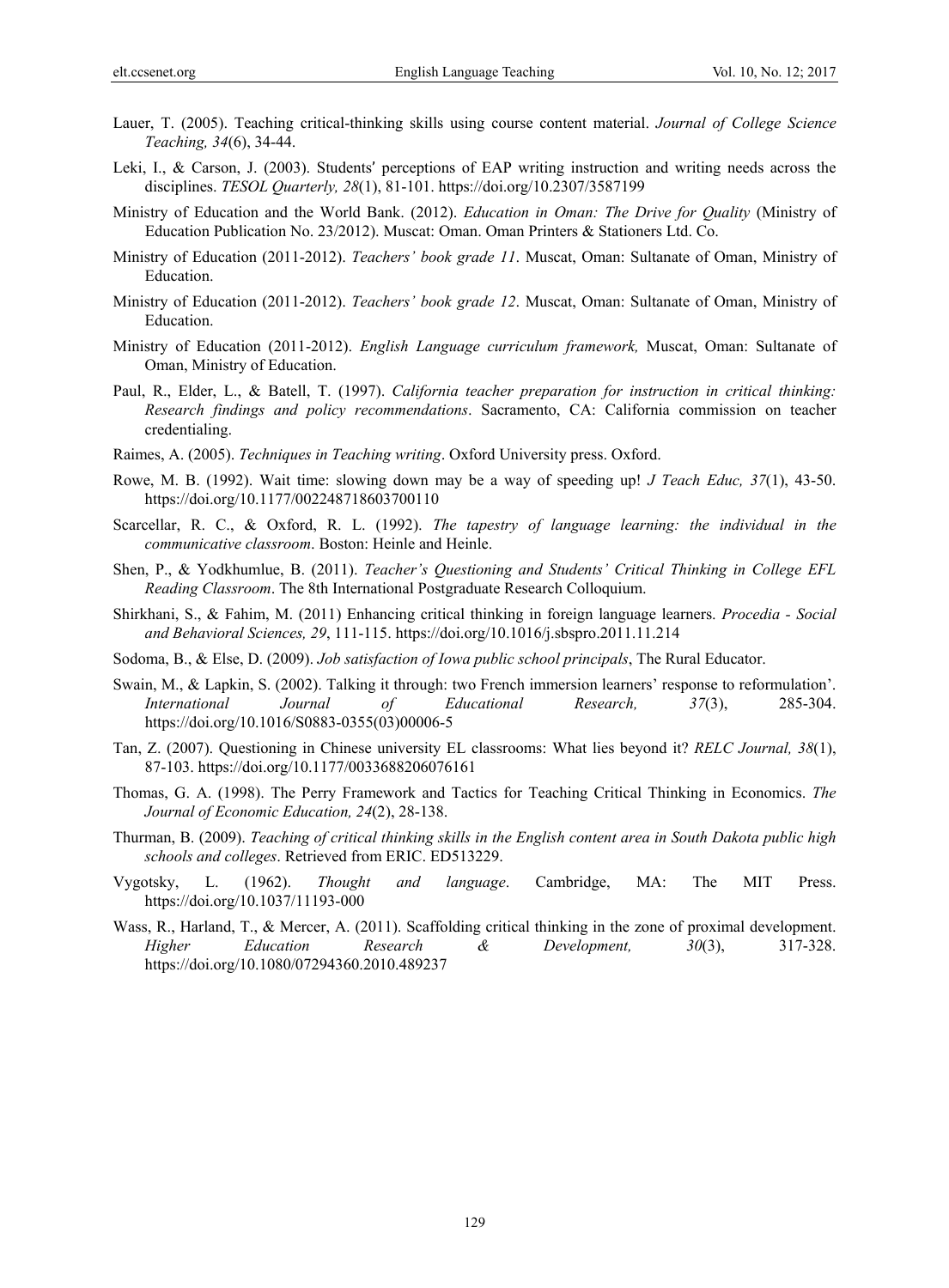# **Appendicies:**

# **Appendix (A)**

# **Teacher behavior that invites and enhances students' critical thinking**

|                                                                                                                                              | of<br>Frequency<br>occurrence:<br><b>Tally</b> | <b>Comments</b> |
|----------------------------------------------------------------------------------------------------------------------------------------------|------------------------------------------------|-----------------|
| Teacher behavior that invites students' critical thinking                                                                                    |                                                |                 |
| Poses questions/tasks at higher levels of Bloom's taxonomy.                                                                                  |                                                |                 |
| <b>Analysis</b>                                                                                                                              |                                                |                 |
| Seeking evidence for stated claims by asking students to<br>clarify and justify their responses (e.g. Asking why do you<br>think so?).       |                                                |                 |
| Requires students to recognize inference/elements/main<br>ideas, etc.                                                                        |                                                |                 |
| Requires students to distinguish between relevant and<br>irrelevant evidence                                                                 |                                                |                 |
| Asks students to recognize insufficient evidence                                                                                             |                                                |                 |
| Asks students to distinguish between facts and opinions                                                                                      |                                                |                 |
| <b>Evaluation</b>                                                                                                                            |                                                |                 |
| students to<br>transfer/<br>relate<br>cognitive<br>Encourages<br>input/skills to everyday life/social context.                               |                                                |                 |
| Encourages students to reflect on their thought processes<br>and work orally and in writing (e.g. using rubrics, SAH<br>rating scales, etc.) |                                                |                 |
| Asks students to judge accuracy, adequacy, clarity,<br>credibility, validity, worth, value, etc.                                             |                                                |                 |
| <b>Synthesis</b>                                                                                                                             |                                                |                 |
| Encourages students to apply past knowledge or experience<br>to new situations (create something new).                                       |                                                |                 |
| Invites students to think hypothetically and creatively (e.g.<br>posing "what if" or "suppose that" questions)                               |                                                |                 |
| Asks students to formulate designs, conclusions, stories,<br>assumptions, etc.                                                               |                                                |                 |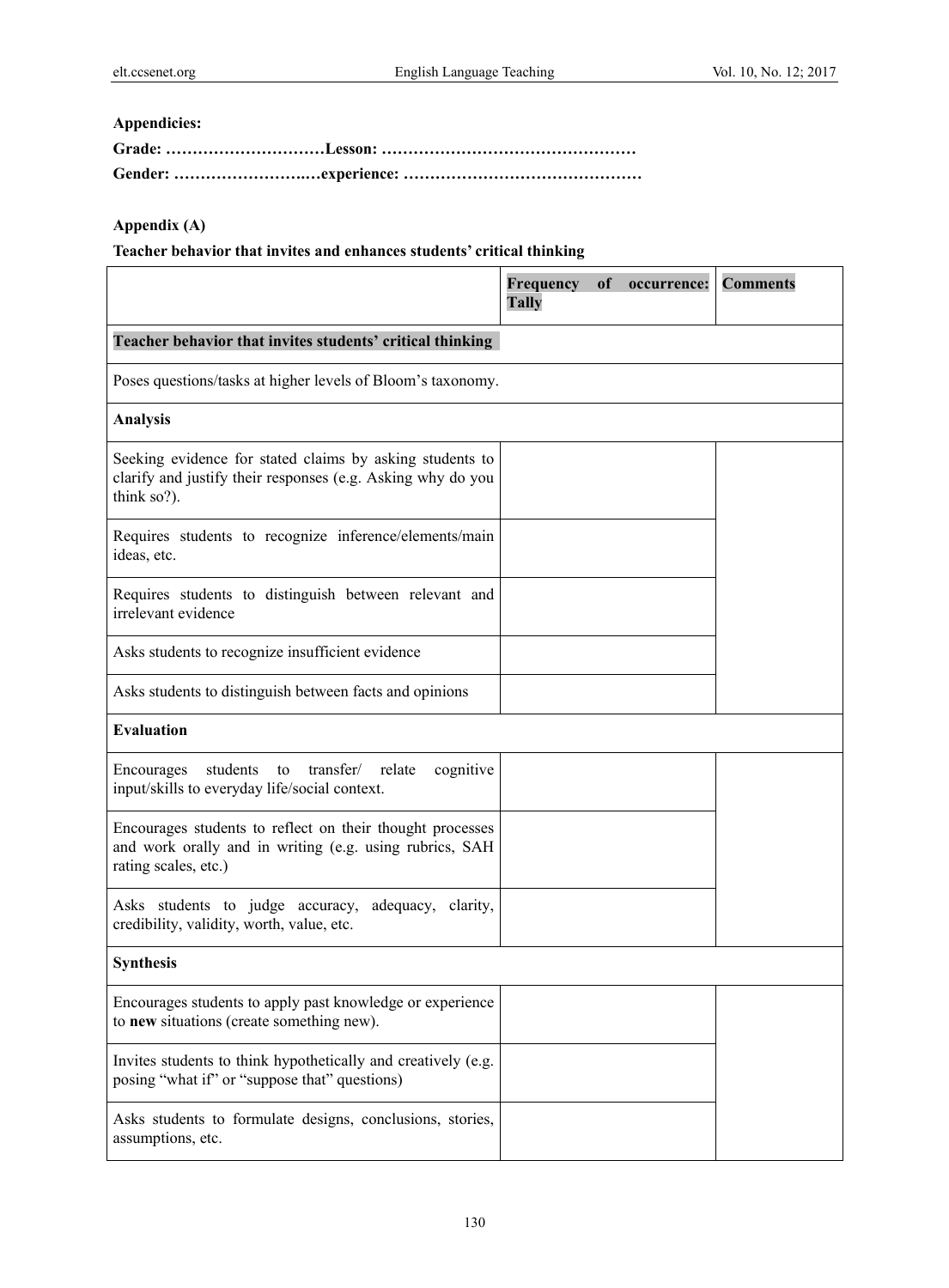| Teacher behaviors that enhance students' critical thinking skills                                                                           |  |  |  |  |
|---------------------------------------------------------------------------------------------------------------------------------------------|--|--|--|--|
| <b>Structuring the classroom</b>                                                                                                            |  |  |  |  |
| Encourages students' interaction and cooperation to solve a<br>problem or complete a task                                                   |  |  |  |  |
| Encourages students to ask each other thought-provoking<br>questions.                                                                       |  |  |  |  |
| Uses different class groupings for different activities to<br>solve a problem or complete a task                                            |  |  |  |  |
| Uses a variety of visual media (e.g., charts, chalkboard,<br>maps, pictures, gestures) to develop cognitive strategies                      |  |  |  |  |
| Encourages students to answer each other's questions                                                                                        |  |  |  |  |
| Displays creative works of students around the room                                                                                         |  |  |  |  |
| Teacher response behavior                                                                                                                   |  |  |  |  |
| Allows wait time (at least 10 seconds) for students'<br>answers/reponses before restating or redirecting the<br>question                    |  |  |  |  |
| Allows time to consider/think about alternatives/points of<br>view                                                                          |  |  |  |  |
| Rewards students for responding to open-ended questions                                                                                     |  |  |  |  |
| Encourages incorrect student responses with supportive<br>comments/behavior                                                                 |  |  |  |  |
| (reflections,<br>students'<br>opinions,<br>Accepts<br>responses<br>thoughts, etc.) without judgment to encourage exploring<br>possibilities |  |  |  |  |
| Requires students to expand on answers.                                                                                                     |  |  |  |  |
| Encourages more than one student to give points of view /<br>solutions/evidence                                                             |  |  |  |  |
| <b>Modelling</b>                                                                                                                            |  |  |  |  |
| Uses cognitive languages (e.g., compare, analyze, classify,<br>predict, create)                                                             |  |  |  |  |
| Shows enthusiasm for challenges and complex tasks<br>requiring higher order thinking skills                                                 |  |  |  |  |
| Uses clear/real examples/models to facilitate/explain/teach<br>logical thoughts                                                             |  |  |  |  |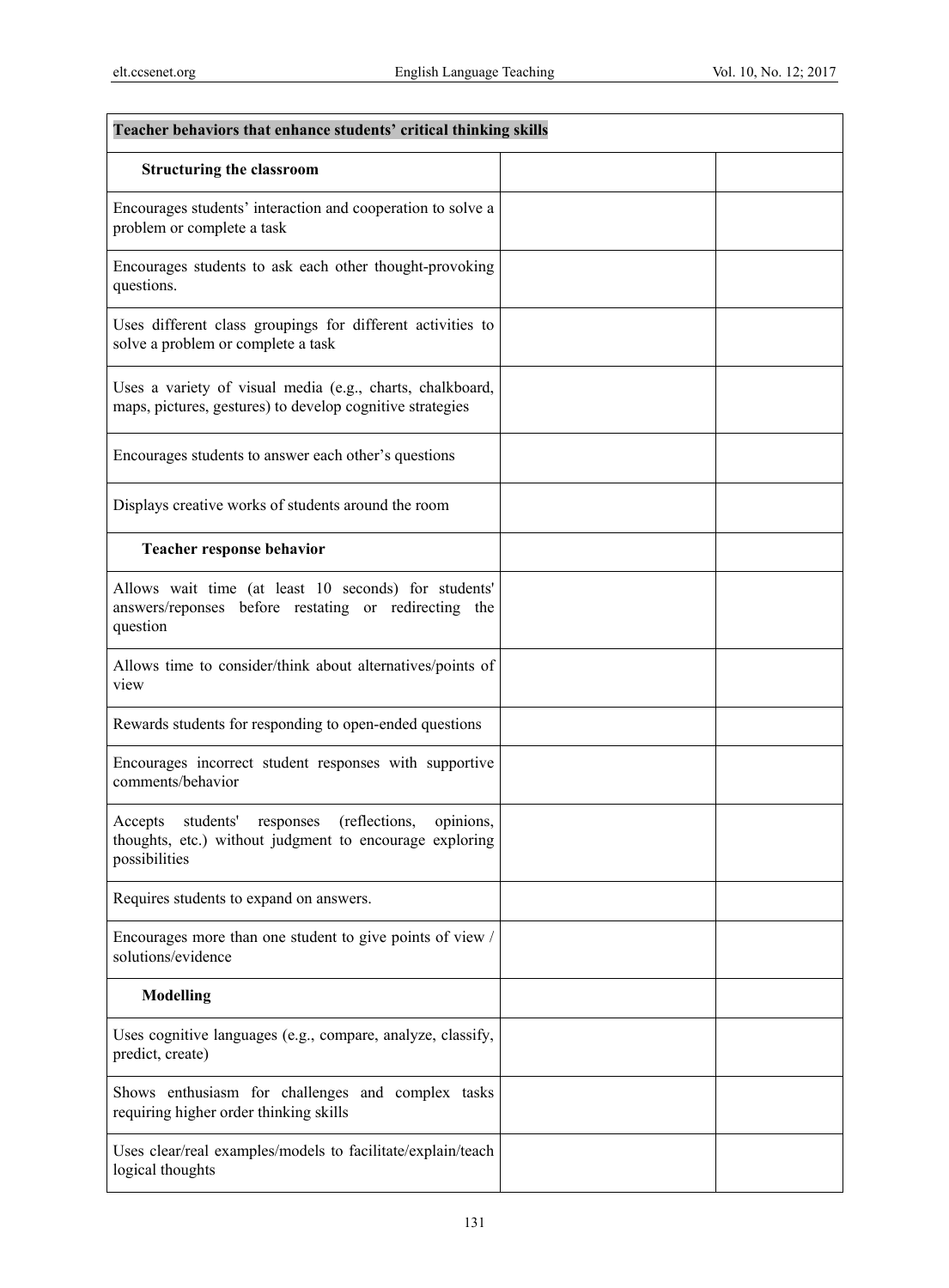# **Appendix (B)**

# **The Questionnaire**

## **Please give your opinion related to the following aspects.**

|                                                                                                                             | Strongly<br>agree | agree | neutral | disagree | Strongly<br>disagree |
|-----------------------------------------------------------------------------------------------------------------------------|-------------------|-------|---------|----------|----------------------|
| The course book                                                                                                             |                   |       |         |          |                      |
| The teacher's book provides me with enough guidelines<br>on how to teach critical thinking skills                           |                   |       |         |          |                      |
| The course book includes suitable tasks that enhance<br>critical thinking skills                                            |                   |       |         |          |                      |
| The course book includes acceptable number of tasks that<br>enhance critical thinking skills                                |                   |       |         |          |                      |
| I am satisfied with the critical thinking tasks provided by<br>the curriculum                                               |                   |       |         |          |                      |
| <b>School activity level</b>                                                                                                |                   |       |         |          |                      |
| I think the amount of work I do for the school activity is<br>acceptable                                                    |                   |       |         |          |                      |
| I think the activities level in the school facilitates teaching<br>critical thinking skills in my classrooms                |                   |       |         |          |                      |
| I am satisfied with the number of school activities level I<br>am responsible for in the school                             |                   |       |         |          |                      |
| <b>Classroom size</b>                                                                                                       |                   |       |         |          |                      |
| The size of my classroom helps me teach critical thinking<br>skills effectively                                             |                   |       |         |          |                      |
| The size of my classroom helps me give enough written<br>feedback to my students while teaching critical thinking<br>skills |                   |       |         |          |                      |
| The size of my classroom helps me provide enough oral<br>feedback to students while teaching critical thinking skills       |                   |       |         |          |                      |
| I am satisfied with my class size while teaching critical<br>thinking skills                                                |                   |       |         |          |                      |
| Training provided to teachers about critical<br>thinking skills                                                             |                   |       |         |          |                      |
| I received enough training about how to teach critical<br>thinking skills                                                   |                   |       |         |          |                      |
| I received enough training about how to teach critical                                                                      |                   |       |         |          |                      |